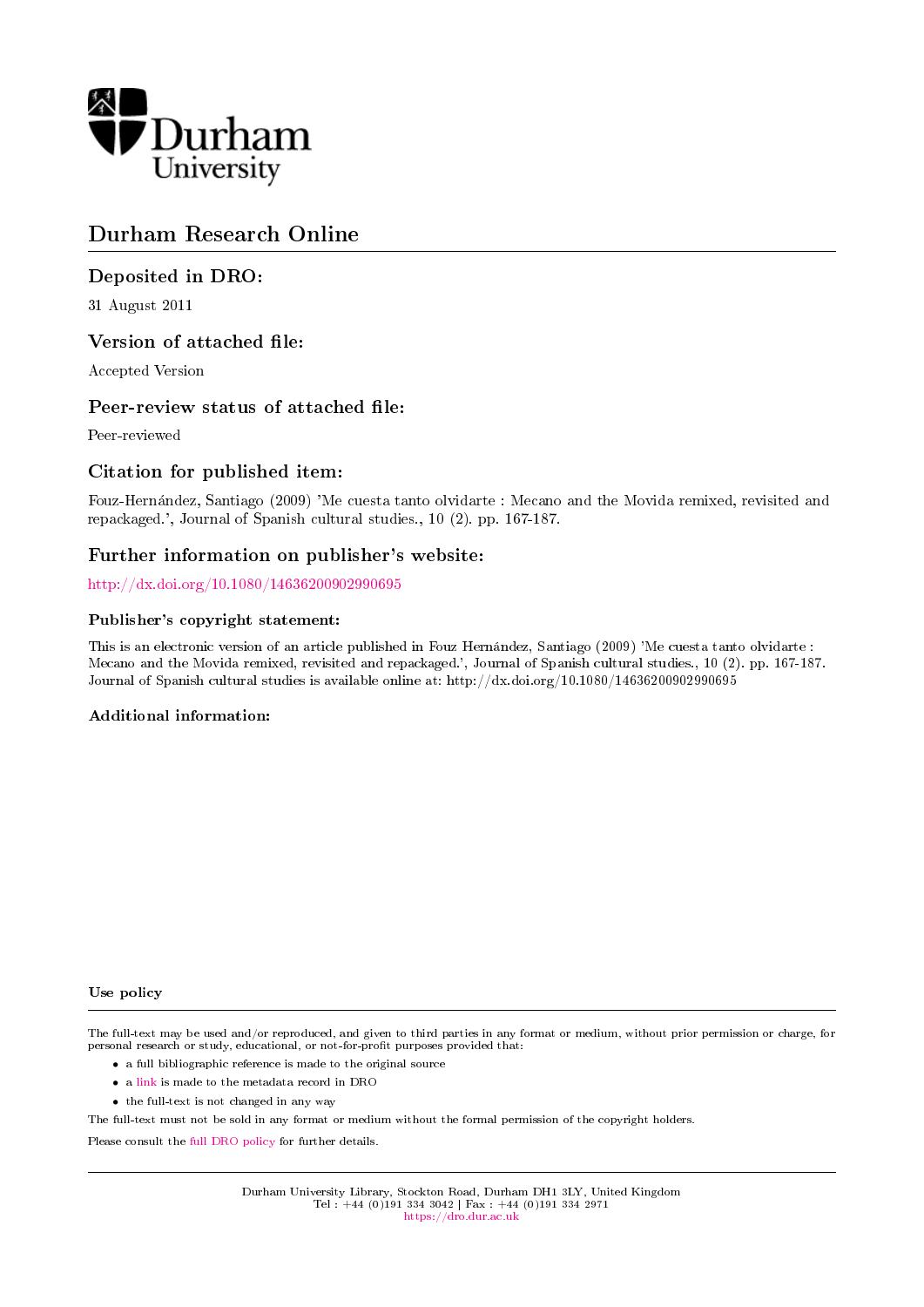#### **Me cuesta tanto olvidarte:**

#### **Mecano and the** *Movida* **Remixed, Revisited and Repackaged**

#### **Santiago Fouz-Hernández**

In a recent piece about *movida*-related literature, Paul Julian Smith critiques the tendency that he perceives in "some Spanish cultural scholars based in the US" (51) of reading the cultural production of the Spanish transition as a sort of elegy for the dictator as a putative lost object. He goes on to argue that the *movida* resists a conventional Freudian reading in that it is far from constituted in mourning and melancholia (52-53). What is interesting now, in the light of recent events that will be discussed in this article, is that the *movida* itself has become a lost golden age and a strong site of nostalgia. One version of the origins of the term *nostalgia*, from a Greek and Latin root (Greek *nostos* 'home' and New Latin *algia* 'pain'), was first coined as a medical term, by Johannes Hofer in 1688. Encountered in soldiers homesick for their homes, the condition manifested itself for Hofer in a dislocation from reality, a slowness, a listlessness and a tendency to "lose touch with the present" (Boym 3). In this initial diagnosis, then, nostalgia represents itself to the medic as a condition in which the patient becomes enamoured of a voice or a fragment of something that reminds him of home. The condition is precisely about an investment in *objects* and other fragments of the lost place, the lost loved one, the lost golden age. In short, then, nostalgia was always a kind of fetishism, to recast it in conventional Freudian terms: it was always about desire caused by an absence that could not be made whole. In this article, I set out to analyse the specifics of a nostalgia epidemic in Spain attaching itself to a series of products and, in particular, the musical Hoy no me puedo levantar (2005), in which an idealised and idealising narrative of the *movida*, and the group Mecano's contested part in it, is reduced to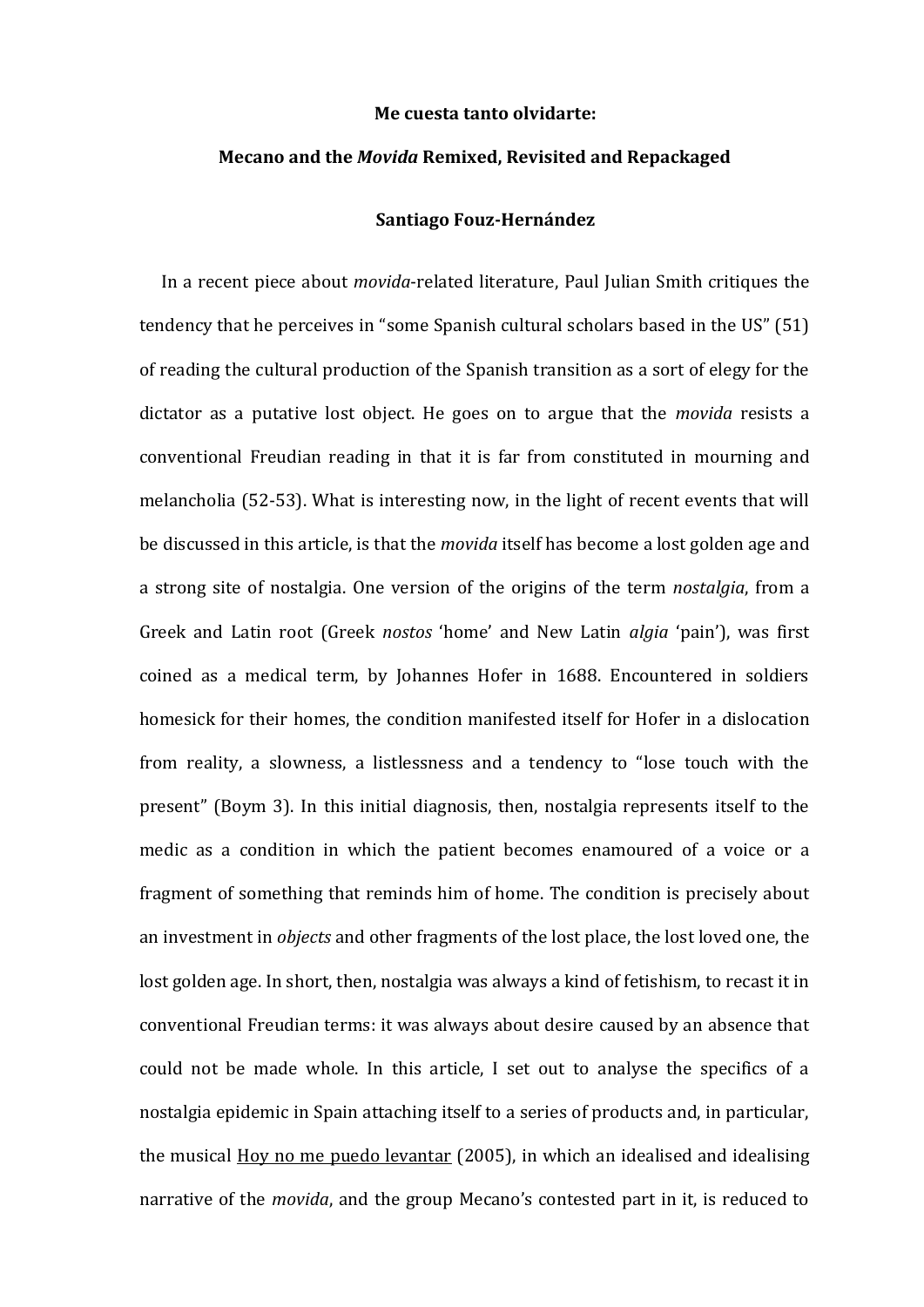commodity, the new object cause of desire that fuels nostalgia in its late capitalist incarnation.

# **I.** *Removiendo la Movida***: The Post-2000 Products.**

More than two decades since the so-called "*movida madrileña*" came to an end, its twenty-fifth anniversary has been marked by the proliferation of nostalgic images and commodities of those bygone years. This 1980s revival has had a huge impact on the Madrid cultural scene, with a string of exhibitions, plays and concerts, culminating with the series of cultural events organized by the *Comunidad de Madrid* under the umbrella term of "La Movida" (in late 2006 and early 2007).<sup>1</sup> Similarly, a number of films, television programmes, books and various other publications are also part of what I would term "*re-movida*" (both in the sense of "digging up and stirring" – in this case the past and more specifically the *movida* – but also in the more literal sense of revisiting the *movida* period) and which I will discuss briefly in this first section.

A plethora of books, CDs and DVDs, exhibitions, and live performances have come to form a palpable revival of 1980s music in the Spanish market and suggest nostalgia for "the golden age of Spanish pop". This phenomenon is perhaps best illustrated with the popular CD compilations and collections released in the last few years under precisely that name: La edad de oro del pop español (these include two box-sets released in 2001 (volume I) and 2002 (II); 15 single CDs (volumes 1-15) released in 2004; a two-disc DVD (2004) and even a karaoke PS2 video game (2006)). <sup>2</sup> The artwork used for the cover of all fifteen CDs and the DVD set shows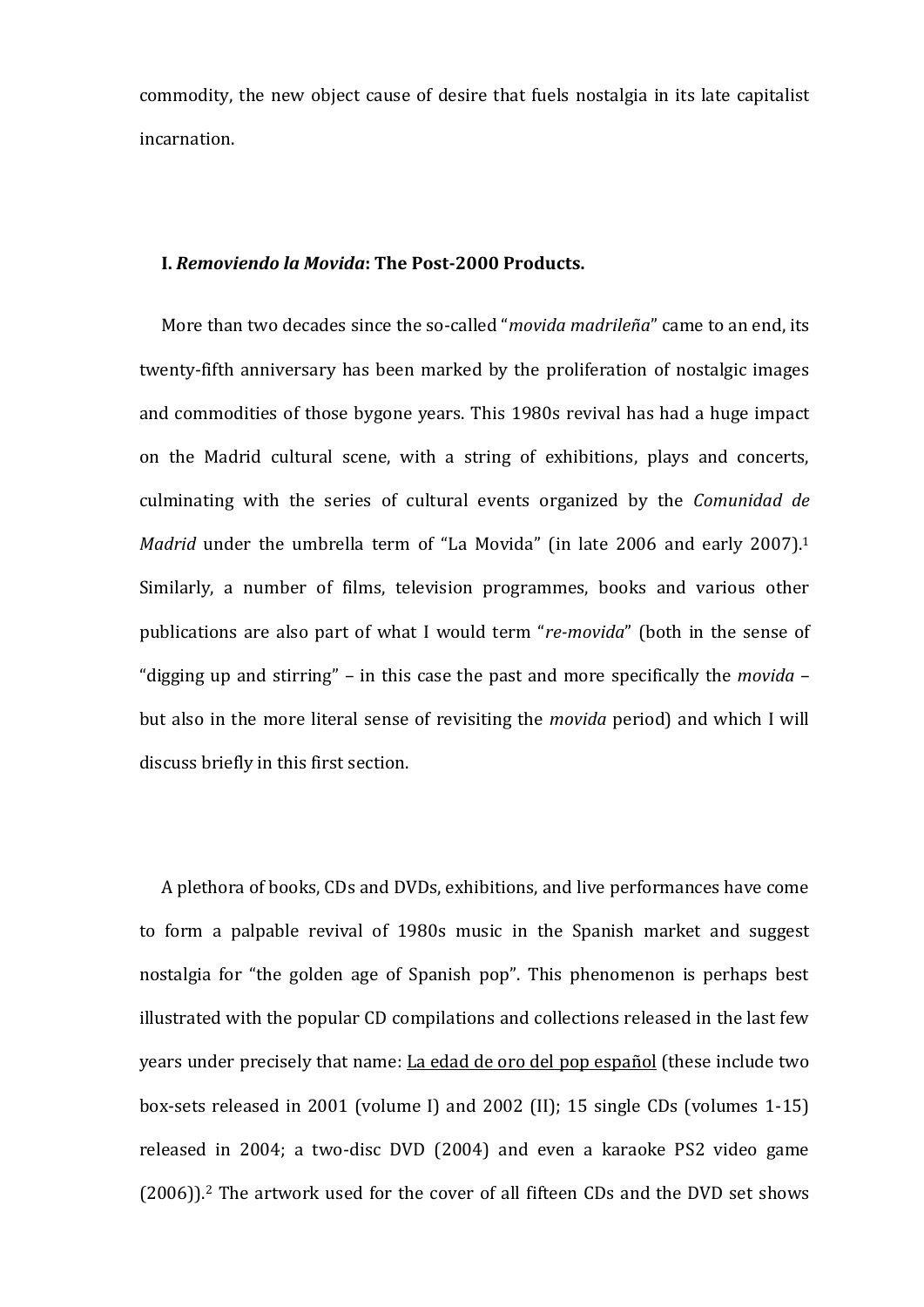the iconic work by Andy Warhol (himself a key reference for *movida* artists – particularly after his visit to Madrid in January 1983), Campbell's Soup (1962), here shown opened and subtly appropriated for Spain with the predominant use of red and yellow of the flag for the background. Cleverly, the CD covers borrow Warhol's original concept by repeating the image, with slight changes in each iteration (the tin label changes colour for each CD). As with Warhol's 32-part artwork, the CD cover draws attention to two key aspects here: on the one hand, the infinite possibilities of reproduction and simulacra made possible by modern machinery and which insist on the repetition of history and the mourning for "the lost object" (Baudrilliard); on the other, the commodification of the products wrapped up with those suggestive images. Quite literally, the past is preserved in a can, ready to be opened and consumed. Further to this, the top of the tin announces the sale-by date of the golden age of Spanish pop as "1978-1990", whilst the list of iconic and influential bands that dominated the Spanish airwaves and concert scene during those years (the "lost objects") reads like a taxonomy of loss: from Radio Futura, Alaska y los Pegamoides or Nacha Pop to Hombres G, La Unión or Mecano. This return of the past is intensified by the fact that most of these bands have either rereleased their albums on digipac (Mecano, Alaska + Dinarama), re-formed after a long break (Hombres G, Los Secretos, Nacha Pop) or released greatest hits albums (La Unión, Radio Futura) in the last few years.

The 1980s revival has also had a palpable impact on Spanish fashion, literature (fiction and non-fiction), media, and cinema of the 2000s. In 2004, Pedro Almodóvar made the unprecedented move of setting his film La mala educación in the years that made him a major representative of Spanish popular culture (a period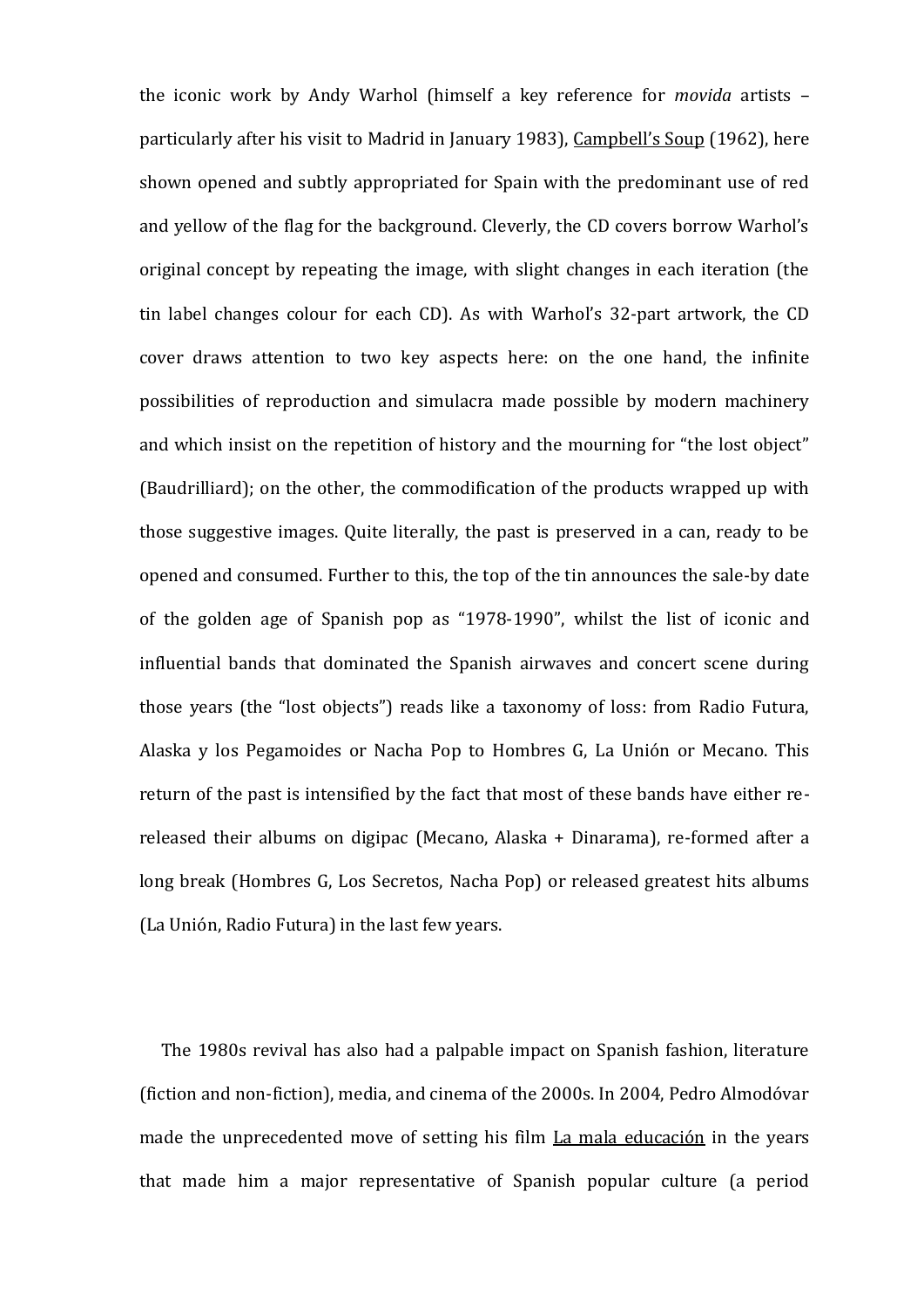humorously recreated by his contemporaries *Diabéticas Aceleradas* in the *movida*inspired cabaret Esta noche viene Pedro one year later (2005) – another recent "*movida* byproduct"). Director and former singer Chus Gutiérrez also relived her own *movida* experience in the film El calentito (2005), about the birth of an all-girl band called "Las Siux" (Gutiérrez herself was a member of 1980s all-girl band Las Xoxonees). In addition to filmic nostalgia, literary nostalgia also abounds: in the early 1990s, the book Sólo se vive una vez: esplendor y ruina de la movida madrileña (Gallero 1991) seemed a one-off publication about the decade that at the time was barely over.<sup>3</sup> Yet, the first five years of the new century have witnessed a mini boom of publications about the *movida*, including books by Lechado, Grijalba or Fouce, and also monographs about various 1980s singers and bands such as Alaska (Vaquerizo; Cervera); Gabinete Caligari (Rodríguez Lenin); Mecano (Adrados and del Amo); Nacha Pop (Fernández de Castro); Radio Futura (Tango) or Enrique Urquijo (Bargueño). Books about iconic 1980s television and radio programmes have also been published, notably, La bola de cristal (Rico) – with separate DVD releases in 2003-04 – or Radio 3 (Ordovás, Sánchez).<sup>4</sup> Sánchez's book is of special interest here, given the nostalgic undertones of its subtitle (Rescate de un recuerdo) and its accompanying CD con sonidos de los 80. As with La edad de oro del pop español CDs, this CD title insists on the fact that those 1980s "*sonidos*" now clearly belong to a seemingly distant past; and that such sounds are something to be cherished as fetishes of the past.

Beyond the recording, film, and publishing industries, other significant byproducts of this post-2000 *movida* revival include the short-lived television series Los 80 (Tele 5, 2004 – cancelled due to low ratings) or exhibitions such as the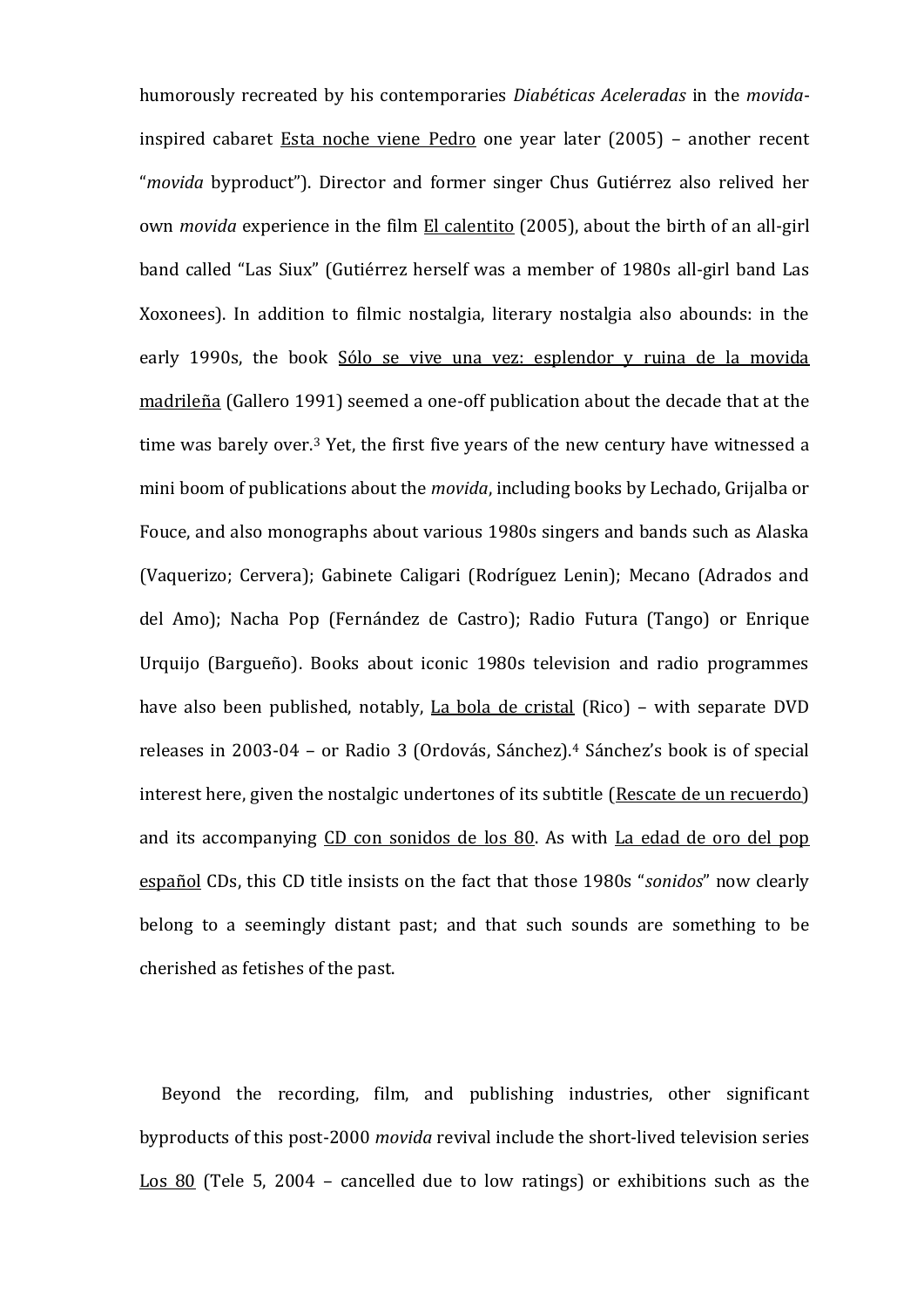itinerant "25 años de pop en Radio 3" (curated by Radio 3 iconic presenter Jesús Ordovás) or Pablo Pérez Minguez's "Mi movida madrileña" (2006; Museo Municipal de Arte Contemporáneo de Madrid – complete with lavish catalogue – Mi movida).<sup>5</sup> The 2006-07 La movida season itself could be considered a sort of orchestrated "finale" of this revival. It included over 400 events such as major exhibitions of paintings, photography, architecture and fashion; workshops with key figures of the *movida*; radio broadcasts and film screenings. This manufactured climax, however, did not do much to cease the avid interest in the *movida*, with new concerts, talks, and exhibitions programmed throughout 2007 and 2008.<sup>6</sup>

#### **II Mecano: The Uninvited Guests.**

Originally a twosome formed by singer Ana Torroja and composer José María Cano, the former couple (romantically attached in their teenage years but not since the formation of Mecano – Adrados and del Amo 25) were later joined by Cano's younger brother, Nacho, whose catchy compositions about all-night partying, drugs and youth rebellion became the driving force of the band in its first three albums with CBS.<sup>7</sup> In turn, José María's most profound lyrics about love and death were the key to the band's success in a second "maturity" stage, marked by a new contract with BMG for a further three studio albums in the late 1980s and very early 1990s. Unexpectedly, the band split in the midst of a successful "comeback" and after releasing a double greatest hits CD (with some new songs) in 1998, having performed live for the last time six years earlier, at the peak of their fame both in Spain and Latin America.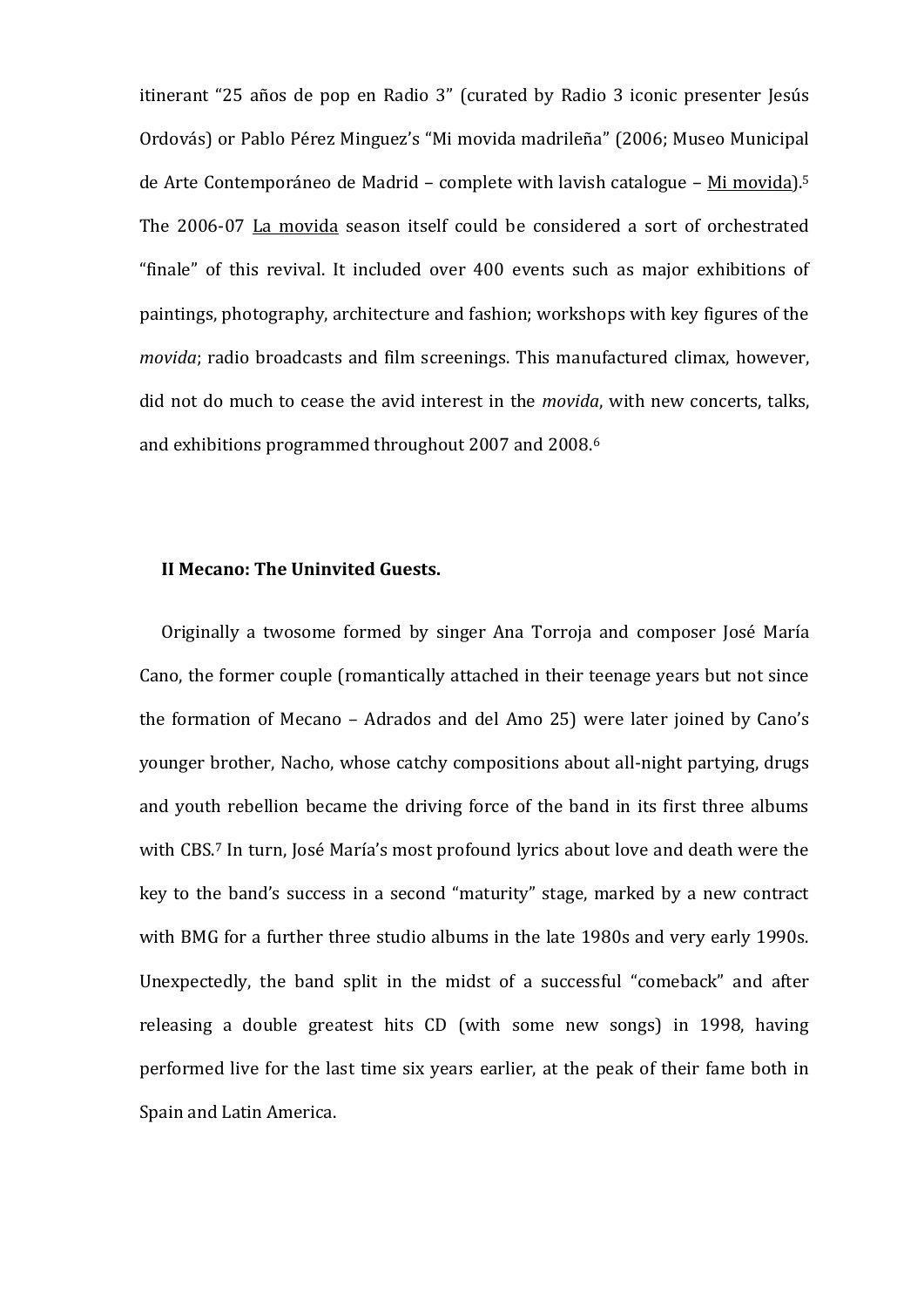Their only English-language single "The Uninvited Guest" (1982) (the band's first number-one Spanish hit in its original version) had been set to introduce Mecano into the British market. The song, about a party crasher who immediately gets the attention of the best-looking female guest, could be a semi-autobiographical reference to the crucial first encounter between Ana and José María at a "*guateque*" in the mid 1970s – although it was Ana and her friends who crashed the party (Adrados and del Amo 25). I would read the English version of the song as a humorously but defiant nod to their sought-after foreign audience. Here is a then barely conspicuous Spanish band (the "uninvited guests"), and yet confidently lined up by their multinational record company (then CBS) for a breakthrough into the coveted English charts (the "*fiesta*") – at the time dominated by bands such as Duran Duran or Spandau Ballet, on which the early Mecano was arguably modelled.

In retrospect, the song becomes an ironic reflection on Mecano's position in *la movida*. Indeed, photographer Pablo Pérez Mínguez remembered meeting Mecano as the "uninvited guests" at one of his parties: "en el 82 di una fiesta en casa. De repente noté que se habían colado dos jovencitos vestidos de nuevos románticos. Miguel Ángel Arenas me los presentó como Mecano. Seis meses después, oí por la radio "Me colé en una fiesta"" (cited in López 118) and, in another source, Nacho Cano remembers: "íbamos al Rockola y Pentagrama, acabábamos en la casa de los Costus o nos colábamos en alguna fiesta de Pablo Pérez Mínguez" (cited in Adrados and del Amo 48). Due to their affluent background, which was partly reflected in the lyrics of their songs, and their reputation as a prefabricated band that actually made money, Mecano fits uncomfortably into the *movida* milieu.<sup>8</sup> "Resulta curioso que, junto con El Aviador Dro, Mecano haya sido el grupo más controvertido y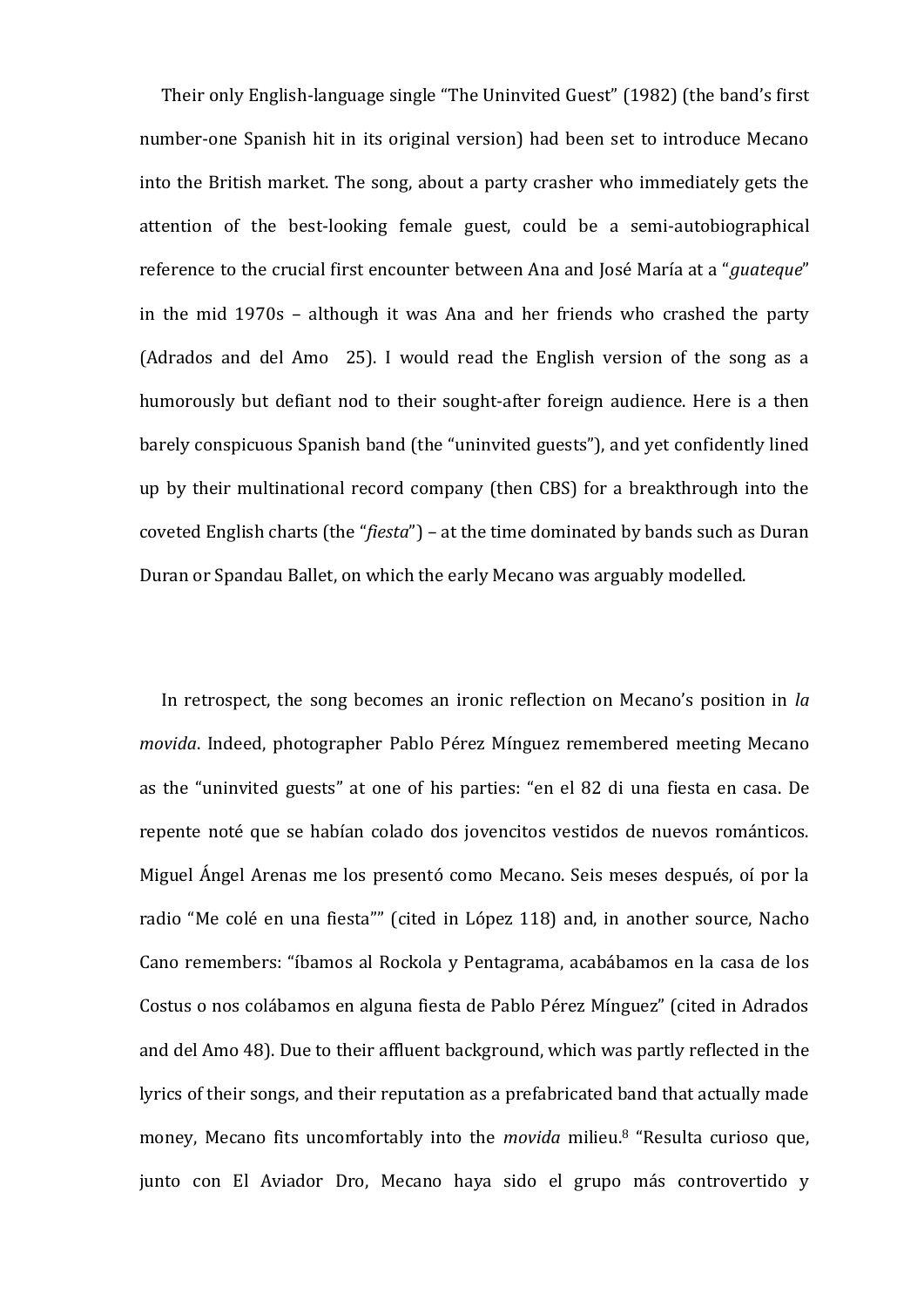provocador del movimiento", writes Arenas de Pablos (328). In an interview that I held with the producers of Hoy no me puedo levantar, Andrés Torres defined the Mecano story as that of "tres niños pijos madrileños", lacking narrative interest for the musical (Fouz-Hernández 9).<sup>9</sup> Indeed, as Lechado (66-67) and band members themselves have argued, their notorious troubles with rival bands (notably Alaska + Pegamoides/Dinarama) were due to their perception as posh kids with easy access to the latest (expensive) technology.<sup>10</sup> The words of El Zurdo sum up the general impression left by Mecano with regards to *la movida*: "La Movida se va a la mierda cuando aparece Mecano" (cited by Arenas de Pablos 329).

This perception has been transferred to the *movida* literature, which struggles to justify Mecano's exclusion from the *movida* milieu while acknowledging their prominence in the 1980s Madrid music scene. Mecano is conspicuously absent from Grijalba's account of the "music" chapter of her *movida* book. Fouce describes them as "un grupo de Madrid que no pertenece, ni por sus referencias musicales, ni por su actitud, al entorno de *la movida*, pero que se convertirá en una referencia ineludible del pop español" (24-25). For Diego Manrique "Mecano fueron paralelos a la movida, supieron absorber ese espíritu de libertad que se respiraba en el Madrid de entonces hablando de fiestas, drogas, sexo y juventud […] pero no pertencían a los grupos que la representaban" (cited in Adrados and del Amo 60). It is fair to point out that Ana Torroja and the brothers Cano were not the only 1980s pop performers that came from a well-to-do background. As Torroja herself has put it: "nos trataban de señoritos y ahí todos veníamos de familia bien" (citing Carlos Berlanga as an example) (see Adrados and del Amo 72), an aspect also noted by Triana-Toribio (276). On the other hand, as famous record producer Miguel Ángel Arenas "El Capi"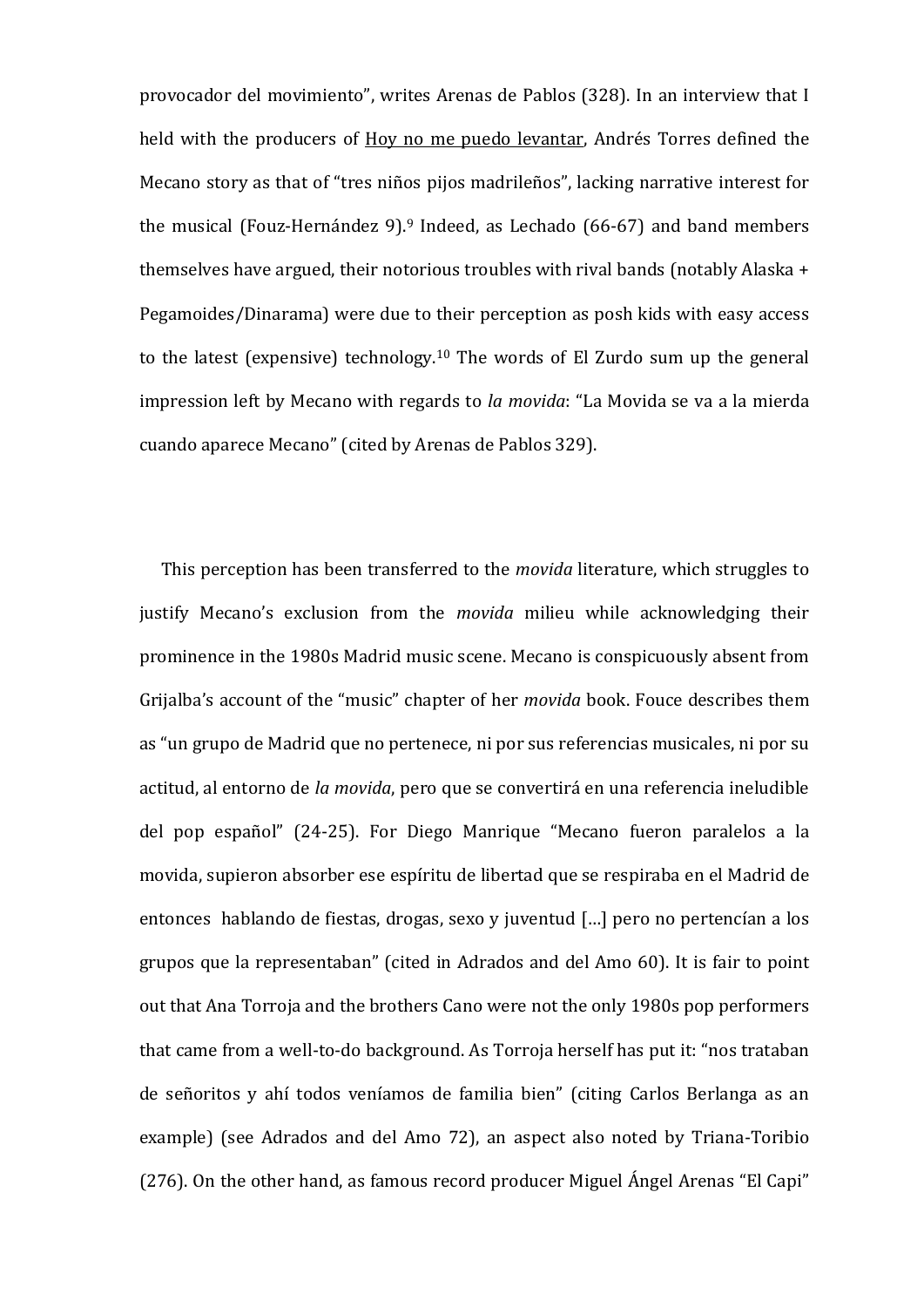(credited for "discovering" successful 1980s bands such as Pecos, Tequila, and Mecano – see Arenas) recalls: "nadie sabe que ambos grupos [Pegamoides and Mecano] se formaron a la vez y que les costó el mismo esfuerzo sacar un disco adelante" (cited in Cervera 246), adding: "sigo creyendo que lo más original de aquella época es Mecano" (in Cervera 323). Some facts do indeed exclude Mecano from the *movida* milieu. They were never part of the "underground" *Rastro*  activities, they never performed at the *Rockola* (although they were regular customers (Adrados and del Amo 48)) and the new establishment publicly approved of them.<sup>11</sup> Yet, the conception of Mecano as a manufactured band seems unfounded. The role of the earlier mentioned producer "El Capi" was undoubtedly crucial in the making of Mecano (as Nacho Cano acknowledges in Adrados and del Amo 46-50), but the band was already formed by the time he facilitated their first record contract and the deal was not easy to achieve. Capi remembers: "Al principio ninguna compañía quería a Mecano" (cited in Cervera 246).

Although the story of Hoy no me puedo levantar, the musical, is not the story of Mecano, and the story of Mecano is not the classic story of a *movida* band, their beginnings and their rapid success do recall the story of some of the 1980s bands less problematically associated with the *movida* such as the "average" band that the musical strives to portray. Ironically, this is also evidenced in some of the same literature that denies Mecano's "belonging" to the *movida*. Fouce discusses "Hoy no me puedo levantar" (I and J M Cano 1982) as one of the "canciones de la movida" (136, 149) and later he analyses sections of I. Cano's 1982 songs "Perdido en mi habitación" (130, 146-47) or "Maquillaje" (155). As we shall see in the analysis of the musical, there are other fundamental ways in which Mecano fits Fouce's own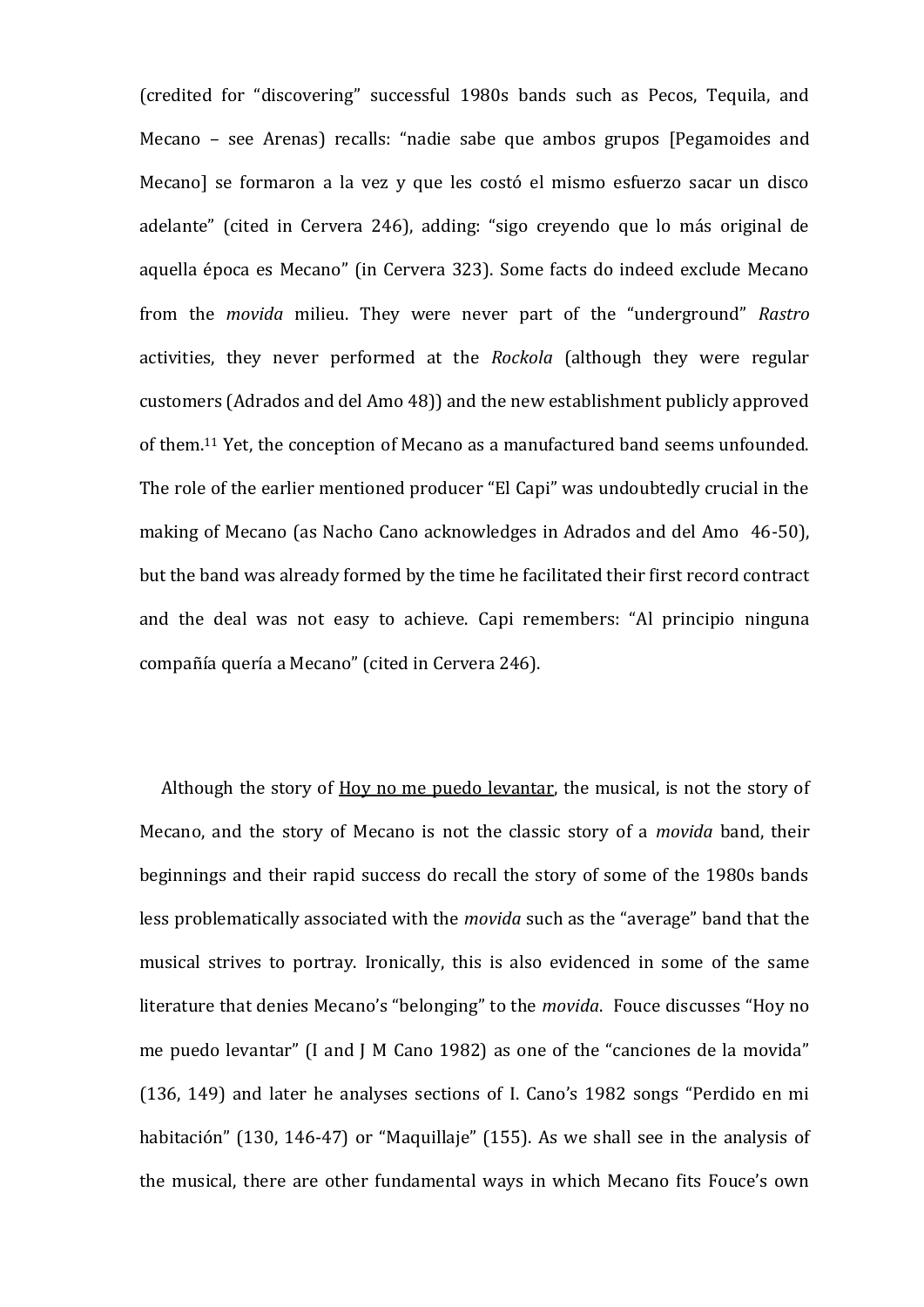*movida* paradigm (127-135). The lyrics of their first two albums are markedly rebellious (I Cano's "No me enseñen la lección" or "Me voy de casa" – both 1982) and urban ("Quiero vivir en la ciudad" (I and J M Cano 1982), or "Madrid" (J M Cano 1983)). Other recurrent topics include nightlife ("Hoy no me puedo levantar" or "Me colé en una fiesta" (I Cano 1982)), hedonism ("Maquillaje"), and drug consumption ("Perdido en mi habitación", "Barco a Venus" (I Cano 1983) or "Aire" (I Cano 1984) – and later "El lago artificial" (I Cano 1991) and "Esto no es una canción" (J M Cano 1998)). Furthermore, Mecano's "new romantic" look in the early 1980s, their foreign musical influences and their embracement of new music technologies (as well as their international ambitions) were clear markers of the kind of *apertura* and "modernity" also described by Fouce (29) and which made of Mecano "el paradigma de grupo "moderno" de 1982" (Cervera 228).

Whilst there is no room here to develop issues of "authenticity" (Middleton provides a challenging re-reading of the term), nor even to analyse Mecano's music in depth, for the purposes of the discussion of the musical that follows, it is perhaps sufficient to point out Mecano's status as one of the most iconic bands in the history of Spanish pop music and also the most commercially successful in Spain and abroad (especially in Latin America, but also in Europe).<sup>12</sup> Some figures make the case quite transparent: their album Descanso dominical (1988) was the first Spanish pop record to sell over one million copies, then a "historic" number of record sales in the Spanish context, later repeated with their next two album releases, Aidalai (1991) and Ana/Jose/Nacho (1998) – more recently this feat was repeated with their greatest hits release in 2005. Original sales of their six studio albums were estimated at ten million (Pita 40) and have increased considerably as a result of the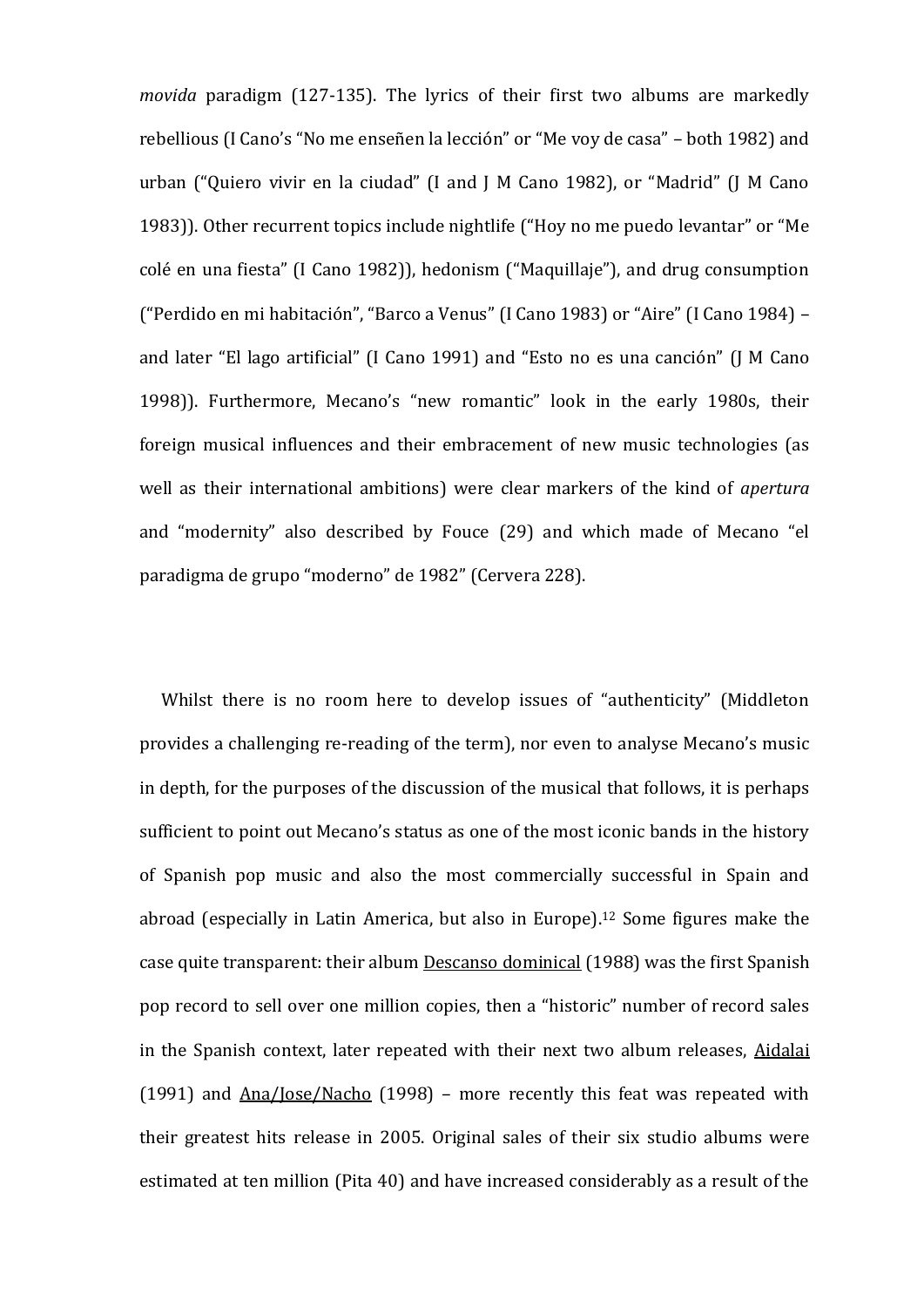revival and re-releases here described (Fouz-Hernández 46). In the years in between the split and the re-release of their albums (with no promotion of any kind) they sold an average fifty thousand copies of their back catalogue per year (Adrados and del Amo 226). Their 1988-89 tour was seen by over 1.5 million people (140- 141).

Interestingly, with time, post-separation Mecano have become widely perceived as part of the 1980s Madrid *movida* (Lechado 67-68). Such perception is perhaps best illustrated by the ambience and the narrative of the musical Hoy no me puedo levantar, the fresh interpretations of their songs in the context of such narrative, and also the ubiquity of Mecano in the 2000s "*re-movida*". Mecano's own revival arguably started in 2001 with the launch of the website www.yoquieroquevuelvamecano.com. Rumours of a reunion inundated the Spanish press at the start of the new century and the site (still live and with over forty thousand signatures at the time of writing this article) was conceived by its creators as "un llamamiento on-line cuyo fin es recoger firmas a lo largo y ancho del planeta revindicando la vuelta a los escenarios del grupo hispano más grande de nuestro tiempo". The film El asomborso mundo de Borjamari y Pocholo (dirs. Juan Cavestany and Enrique López Lavigne, 2004) capitalised in the much-rumoured Mecano reunion by making a comic story around it. In that same year (2004) the first "official" biography of the group was published, aptly named after one of Nacho Cano's hits La fuerza del destino (Adrados y Del Amo). The rapid sales of the book opened Pandora's Box and a series of commercial releases in various formats continued throughout 2005. First there was the re-launch of all six studio albums in digipack, then a retro-style CD box-set including their six studio albums on CD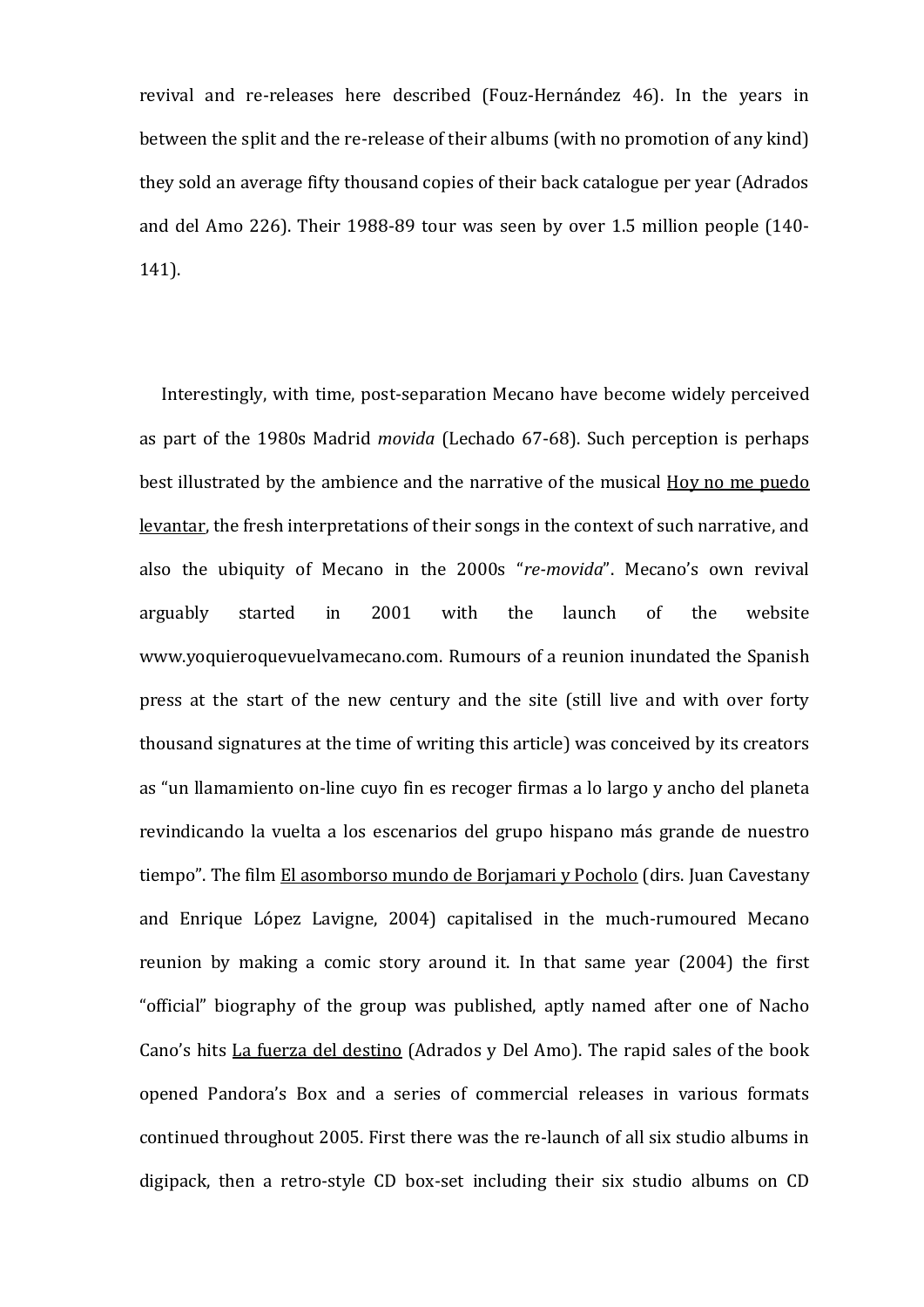format (featuring original artwork and nostalgic vinyl-like CDs) as well as their live album (1985) and an extra CD with single B-sides and other "rarities"; then a new greatest-hits digipack (CD and DVD) and, in 2006, a four-disc DVD set, Mecanografía, including classic television and live performances, interviews and music videos, presented in an equally retro format, as discussed in the final section of this article.

Following the example of the book, a number of products named after Mecano hit songs ensued: a double tribute CD recorded by young Spanish indie bands entitled En tu fiesta me colé; then the musical discussed in the next section (and its own double CD) and then the children's version of the musical (also entitled En tu fiesta me colé). All these timely releases and events triggered a renewed press and media interest in everything Mecano-related in the 2004-06 period, building up to what at the time seemed an inevitable "comeback". It seemed that, whilst in the 1980s Mecano were perceived as the *movida* party-crashers, it is now everybody else's turn to crash Mecano's own, and to cash in on their legacy. In 2006, in view of undeniable public demand and the lack of prospect of a proper Mecano reunion, the band's former singer (now a reasonably successful solo artist) launched a new tour of Spain and Latin America with a "100% Mecano repertoire" (as widely advertised) and, like the band's biography, also appropriately named after the song "La fuerza del destino". Inevitably, the show called for just another Mecano greatest hits album, this time with solo versions of the singer's favourite Mecano songs re-arranged with a more contemporary sound and in various musical styles and genres, also appropriately and nostalgically named after another Mecano "favourite": Me cuesta tanto olvidarte (2006).<sup>13</sup>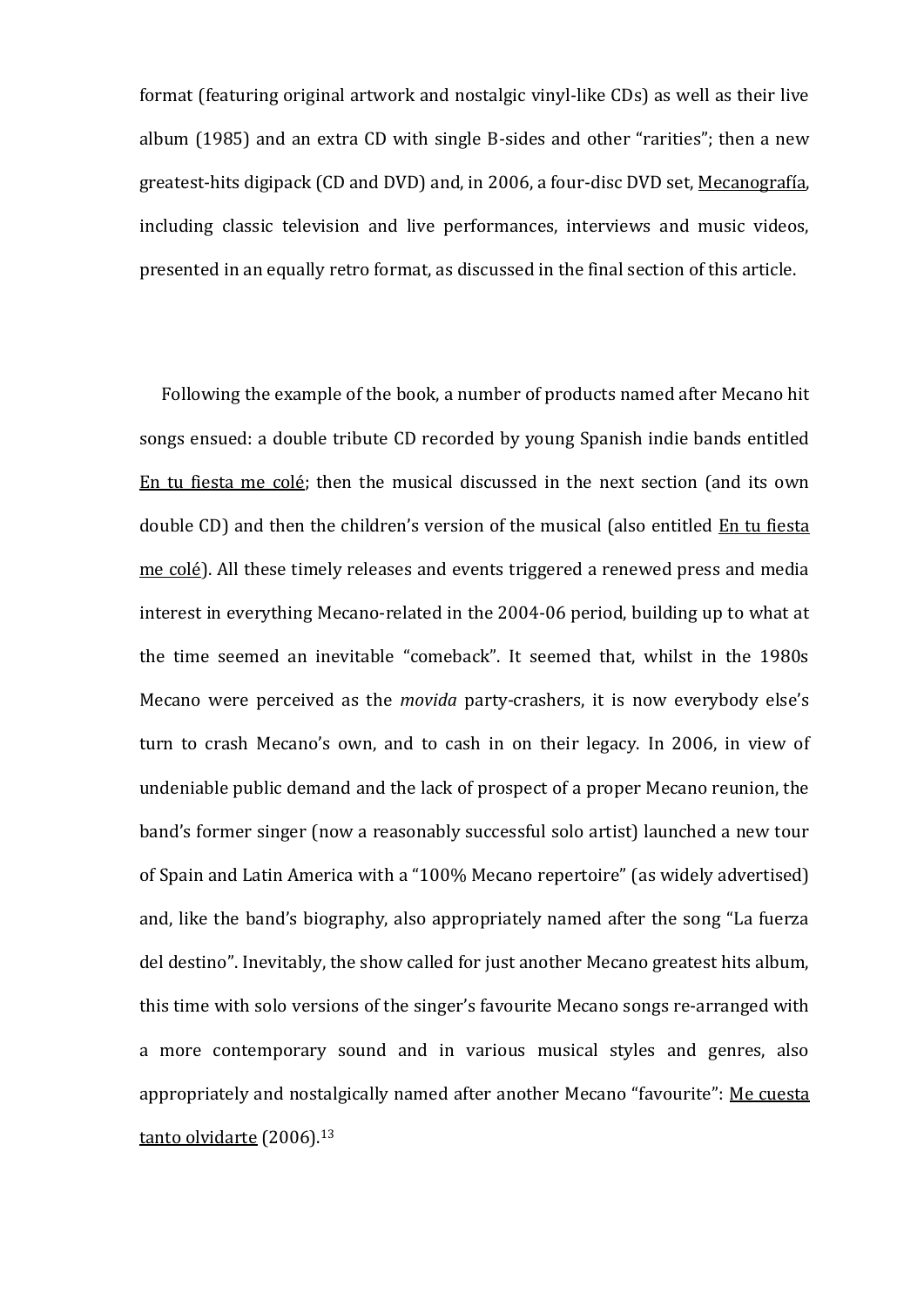#### **III Building with Virtual Mecano**

Despite being at the height of their popularity in the early 1990s, one of the songs of Mecano's final studio album, Aidalai (1991), was a premonition of the band's disappearance. In reference to the three members of the band, the lyrics of "El uno, el dos, el tres" (J M Cano, 1991) anticipated:

Si de ese cuajo la tortilla da la vuelta/ veréis que pocos nos quedamos en cubierta/ […] El uno, el dos, el tres/ y para de cantar/ porque a ninguno le interesa escuchar.

A video montage projected on large screens during the live performance of the song in their last tour (Tour 91-92), showed a puzzle made up of three main pieces which were slowly assembled and then dissembled at the end of the song, clearly playing with the meanings of the toy of the band's name. This, the only directly selfreferential song in Mecano's discography, became a double premonition: not only would this be their last studio album and their last tour, but the song's reference to the fear that one day they might have to resort to some sort of nostalgic reinvention of their first ever hit song would also come true:

Y quizá volvamos al local/ a cantar para nosotros/ lo de "Hoy no me puedo levantar"/ y dejar que esa chorrada/ nos empañe la mirada/ Lágrimas de agua pasada/ despintando la fachada.

Little did they (or we) know at the time that this song's title would be up in lights on a Gran Via theatre's billboard some fourteen years later. Hoy no me puedo levantar, "the musical", premièred in the reconditioned cinema Rialto on the Gran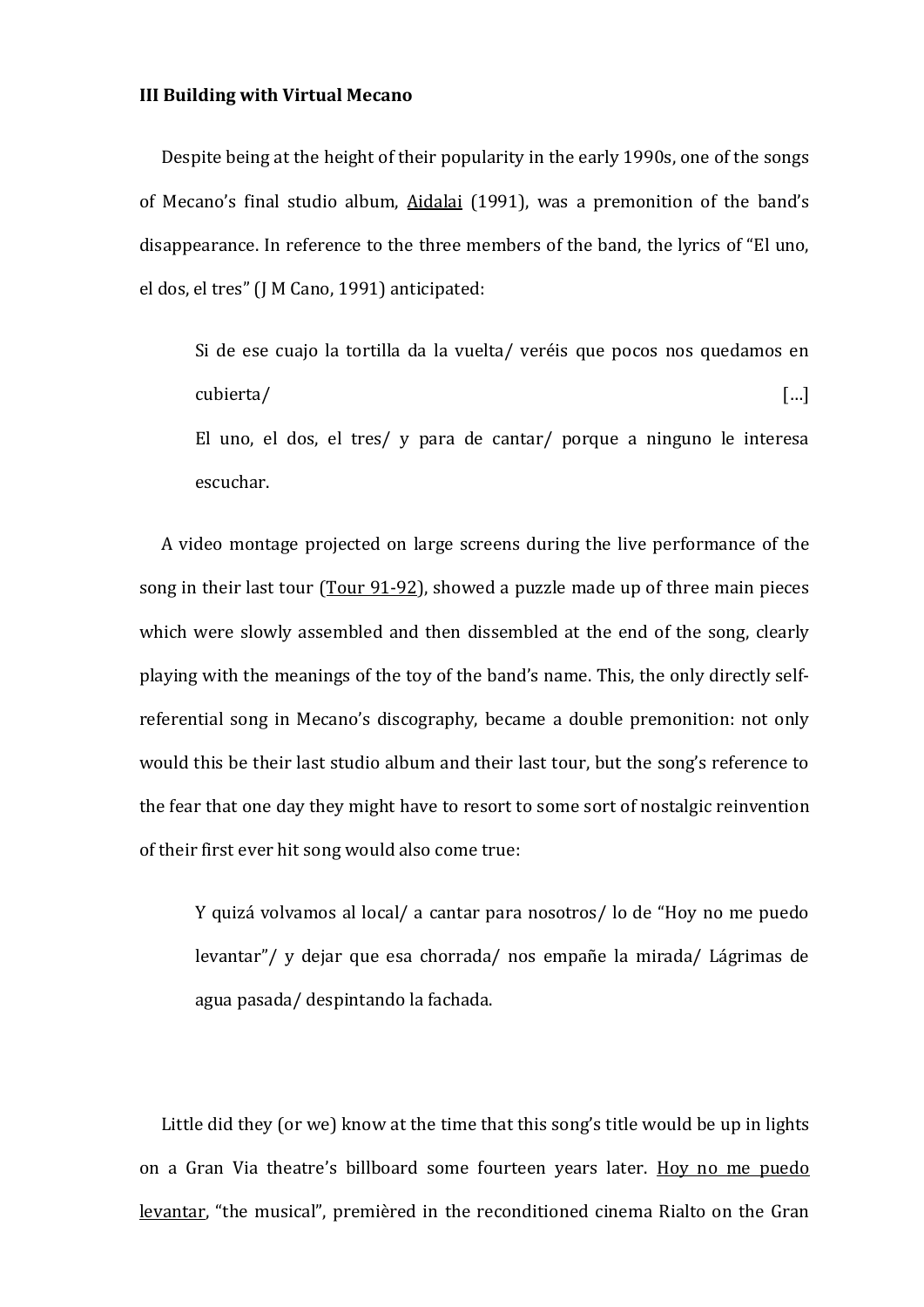Vía in April 2005. With a set-up budget of eight million Euros, the original production of the show did not spare any expenses: a purpose-built theatre in the centre of Madrid, up to thirty actors and dancers on the stage, nine separate singers (performing live in a cabin, which is shown sometimes on the stage's backdrop screen), a live band of nine members, and a long list of choreographers technicians, make-up artists, wardrobe stylists, publicists, and administrators all devoted fulltime to the show. The award-winning musical boasts a record one million spectators in its first four seasons, ticket sales to an average eighty five percent of capacity (selling out during bank holidays and weekend functions) and gross earnings of over seventy million Euros in its first four Spanish seasons (see Cadena SER). In Madrid, an equally popular "PG" Sunday matinee adaptation for children, En tu fiesta me colé was equally successful. Following Mecano's own steps, their musical also branched out to Latin America, reaching Mexico City in May 2006, running 400 shows at the Centro Cultural Telmex. The Mexican version went on an arena-scale tour throughout the country in the last quarter of 2007. Plans to tour other Latin American countries including Chile, Colombia and Venezuela, as well as some parts of Northern Europe and the USA were halted when Nacho Cano resigned as director in November 2007 (although a revised production of the musical went on a yearlong tour of the main Spanish cities from August 2008, once the Madrid production closed in June of that year. There are talks of a possible film inspired by the musical (some of the leading actors of the first season starred in the recent "youth film" Café solo o con ellas (dir. Álvaro Díaz Lorenzo, 2007), another Drive production).<sup>14</sup>

From the moment in which the musical was announced in late 2004, it became a media event in Spain. In the fashion of the ubiquitous "Operación Triunfo" television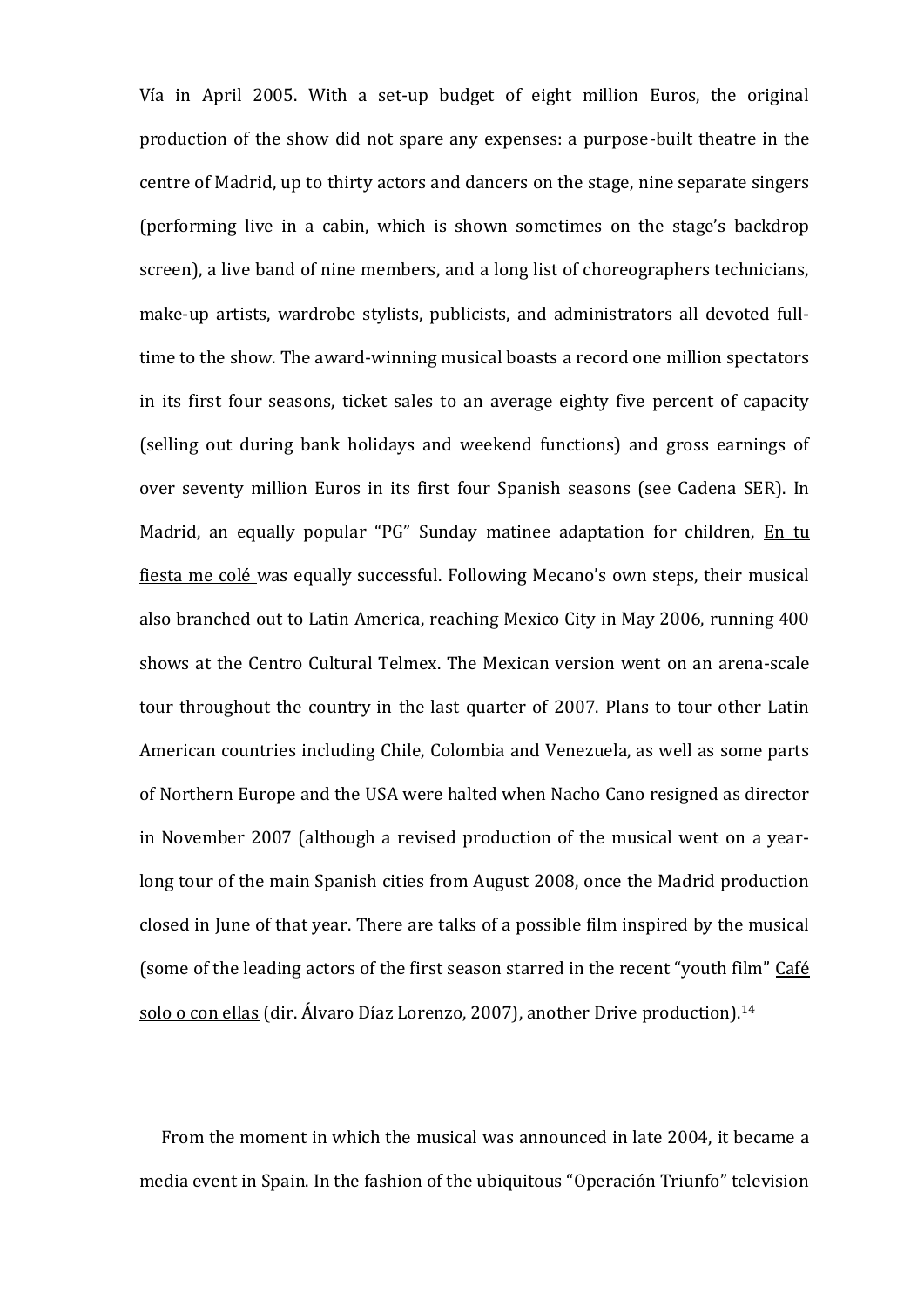contest, the casting process was widely covered in newspapers, magazines, internet, radio and television, creating a buzz just as the Mecano albums were being rereleased and reaching unexpected levels of sales and radio spins. The musical is a markedly Spanish response to the demand created by the overwhelming success of a number of Broadway musicals adapted for the Gran Vía since the late 1990s and it was, according to its producers, partly inspired by the success of the "Abba musical" Mamma mia (Fouz-Hernández 2).<sup>15</sup> Yet, the domestic element was seen as a major selling-point, with first season advertised in flyers, television and radio ads as "por fin un musical en el que podrás cantar todas las canciones". What the *movida* did for pop music sung in Spanish, Hoy no me puedo levantar would do for homegrown musicals.<sup>16</sup>

As mentioned in the previous section, and unlike what most press reports had anticipated, the "Mecano musical" (as it has become popularly known), is not exactly *about* Mecano. Instead, in a story line not dissimilar from the already mentioned coterminous film *El calentito*, the musical narrates the adventures in the capital of two friends (Mario and Colate) who, excited by the prospect of becoming a successful pop-rock band, decide to ditch the safe but monotonous life at their hometowns in search of a record deal and "crash" the vibrant 1980s Madrid music scene. Using Mecano's greatest hits as less of a soundtrack and more of a forced narrative thread, David Serrano's script sees the initially naïve and loyal friends (in my view, a proxy for the brothers Cano) quickly become street wise and urban as a result of their exposure to the "usual suspects" of the *movida*: the city, sex, drugs, and rock 'n' roll, to finally fall victims of their own success. Crucially, the band's dissolution is blamed on the solo ambitions of one of its members (Mario – arguably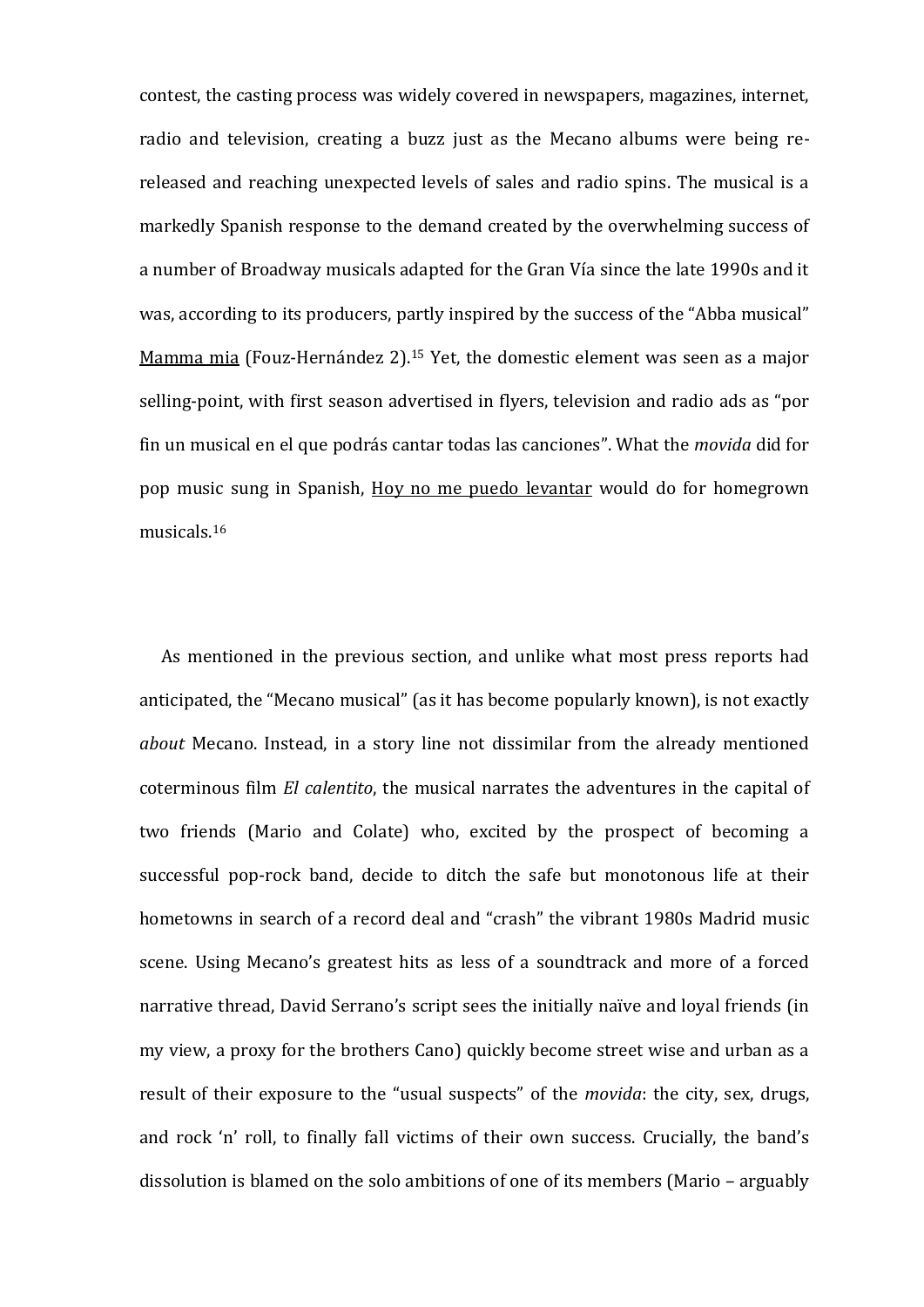a stand-in for the elder Cano, who single-handedly decided to end Mecano in 1998 to pursue his solo projects), and the erratic behaviour of another (Colate – arguably Nacho Cano, who was "moderately" hooked on cocaine throughout his twenties, as he openly admits in Adrados and del Amo (87-89), and was also fictionally identified as HIV positive in the promo video and live performances of "El fallo positivo" in the 1991-92 Tour).

As in some Spanish films of the 1960s (see Faulkner 2006), the binary opposition *pueblo/ciudad* is introduced very early on. In what could appear a moralizing exaltation of the countryside which is closer to a Francoist standpoint than to the quintessential celebration of the city that characterized the *movida*, here the *pueblo*  seems to win out. A first reading of the story may suggest so: life in the provinces equals stability, friendship, love, and comfort whereas the city signifies corruption, promiscuity, casual sex, coldness, drug-addiction, and ultimately death. Not coincidentally, perhaps, the producers knew from very early on, that the commercial success and longevity of the musical strongly relied on a forty percent audience "*de provincias*" (Fouz-Hernández 37). Yet, it seems that the city spirit was already part of the protagonists' life in their hometown. The opening number, "Hoy no me puedo levantar" sees Mario and Colate still at home but unable to get up in the morning after a sleepless night "bebiendo, fumando y sin parar de reir". Crucially, their arrival in Madrid is marked by one of Mecano's early signature songs "Quiero vivir en la ciudad". Unusually for a Mecano song, all three band members sing and the music is also surprisingly fast and high energy, as if echoing the force of the city described in the lyrics. The song, worth quoting at length, captures the "urban" spirit of 1980s Madrid, and, in the musical, it sets the mood for the rest of the show: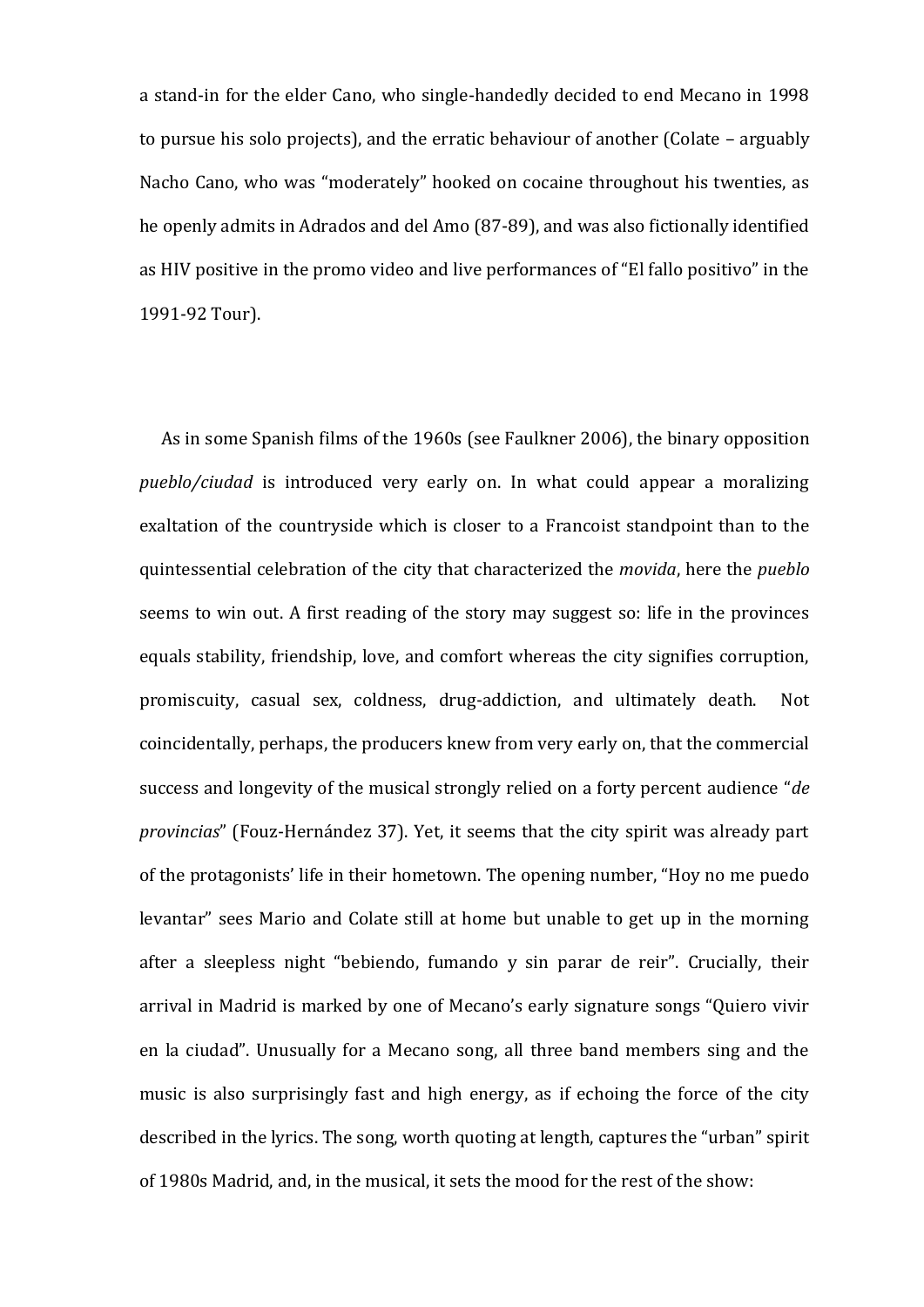Los bloques de cemento gris aquí y allá/ dan la forma al decorado de mi ciudad / Quiero vivir en la ciudad/ Me gusta estar rodeado de gente/ gente que no conozco formando un ambiente/ en el que todos me miran y nadie me siente/ Quiero vivir en la ciudad/ Aunque a la una no hay quien camine/ aunque a las seis de la tarde no haya quien respire, aunque a las diez por la calle me juegue el pellejo/ Quiero vivir en la ciudad/ Y no me marcharé jamás, no soy feliz/ pero aquí están mis razones para vivir.

The unambiguously urban spirit of the song contrasts with the apparently moralistic narrative described earlier. The city might be ugly, cold, stressful, intoxicating and dangerous, but most definitely worth it.<sup>17</sup> Indeed, the possibilities of the big city allow Colate and Mario to quickly integrate into the night scene; soon they are joined by a third member (a drummer) and together they form a successful band called Rulé.

One of the intriguing aspects of this musical is the extent to which Mecano's songs can seamlessly amalgamate into a fictional story set at the time in which the songs had been first released – and thus the songs' potential as *movida* artifacts that can further relocate Mecano in the *movida* context. The re-contextualization of the songs sheds new light on some of the most ambiguous lyrics of the band. The then taboo issue of hard drugs is revealed as an open secret behind the *movida* creativity but also the killer of some of its key players. Therefore, on the basis of the line "busco en el cajón alguna pastilla/ que me pueda relajar/ me pueda quitar un poco de angustia" the single "Perdido en mi habitación" is used to illustrate Colate's cold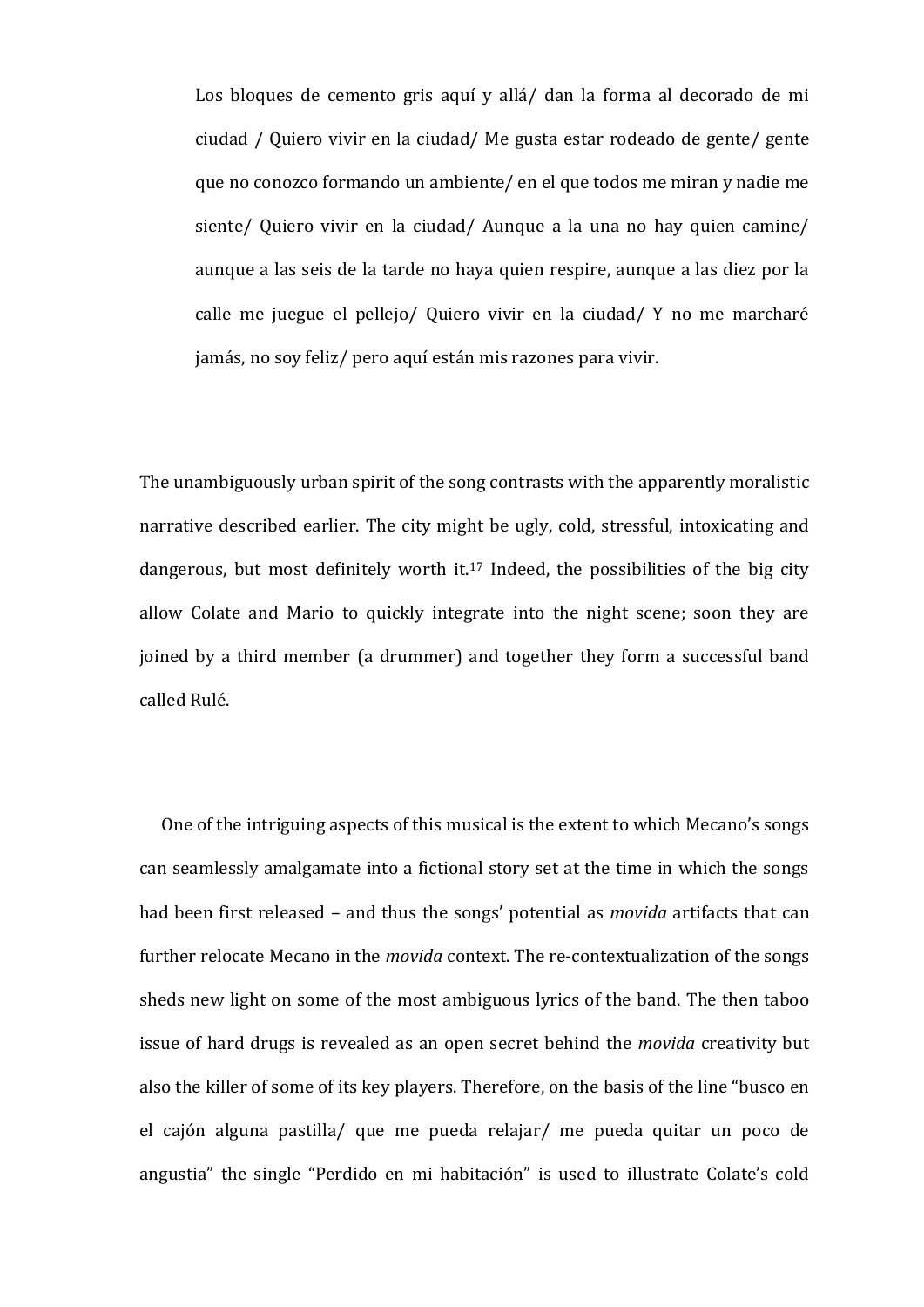turkey and to signal his increasing heroine addiction and inevitable downfall.<sup>18</sup> In what could be read as a biographical reference to José María's role in the Mecano split, Mario, after Rulé wins a rock contest and becomes a popular band, abandons the other two members to pursue a solo career. He also ignores Colate's cry for help, despite his visibly deteriorated health. Colate was desperate to tell him that he had contracted the then fatal HIV virus and, losing all hope, hangs himself. This is an unnecessarily and shockingly graphic scene, a literal interpretation of Mecano's AIDS song "El fallo positivo" (I Cano 1991) which, predictably, illustrates this episode of the musical: "la ignorancia de los demás […] y la vergüenza al que dirán/ te empujó hasta que colgabas al final/ tu cuerpo de una cuerda en el desván". His funeral provides an opportunity for comic relief, which sees Colate's ghost rejoice in an idealistically lively after-life predictably illustrated with J M Cano's "No es serio este cementerio" (1986) with a choreography inspired by another 1980s classic, Jackson's "Thriller" video (1982). His apparition has two important roles in the musical's "almost" happy ending. Not only does he forgive his disloyal friend, but he encourages him not to make the same mistake that he made, and return to his girlfriend María and the stability that she represents, thus marking a regressive and moralizing foreclosure that heralds the end of the *movida*.

The over-dramatized death of Colate is certainly hyperbolic, but also possibly inspired by the very real death by overdose in 1999 of Enrique Urquijo, a former member of the iconic *movida* bands *Tos* and *Los Secretos* and undoubtedly meant as a recognition of the downsides of the otherwise idealized 1980s Madrid. Elsewhere, there is an apparent lack of engagement with the country's political transition or other dramatic events outside the *movida* bubble. As in Gutiérrez's film (released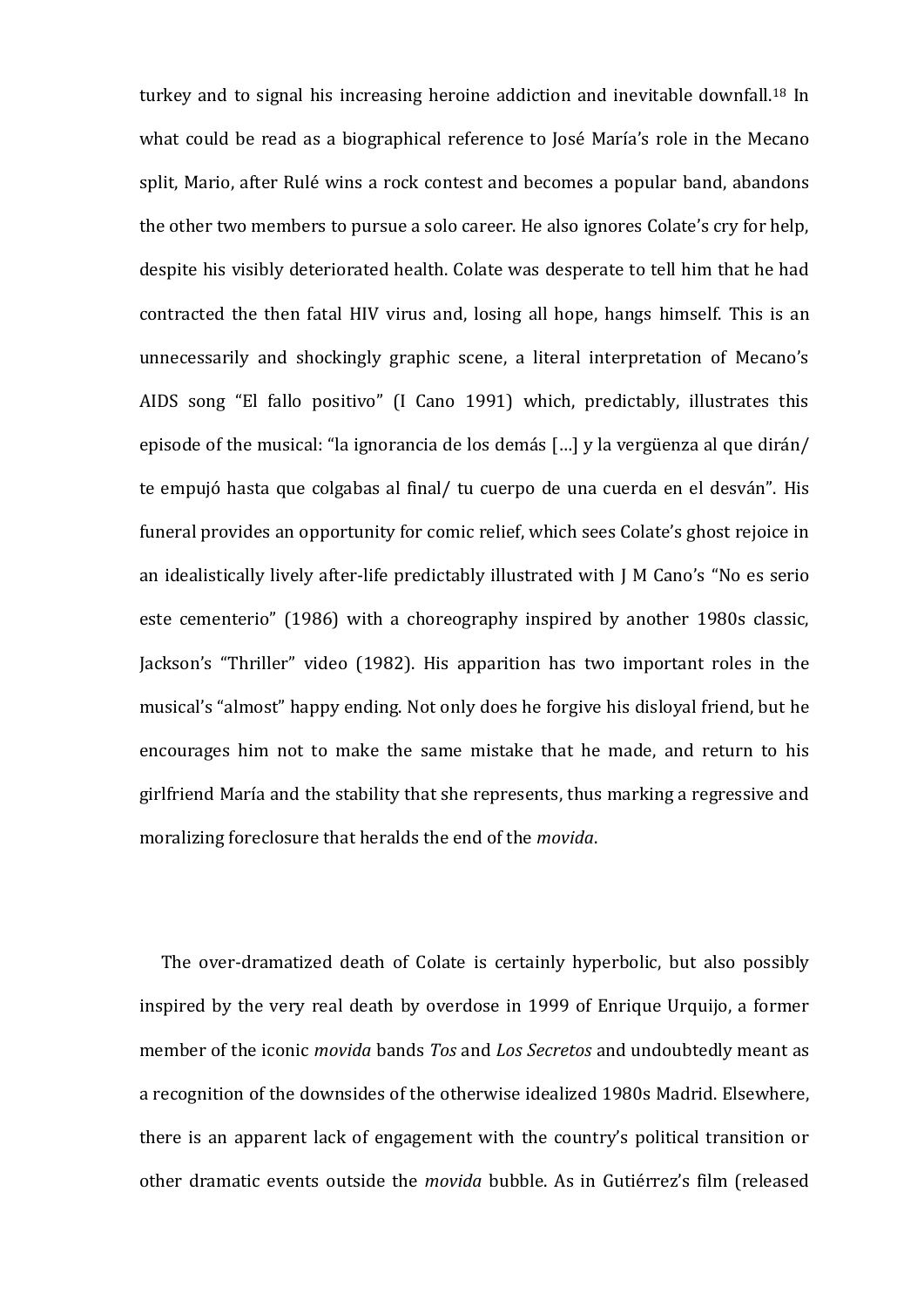only months after the musical's première), the failed military coup led by Colonel Tejero on 23 February 1981 and some minor dialogue about it (Fouz-Hernández 23- 26) is the only direct historical reference. In the musical, news of the coup interrupts a rock competition (perhaps representing the *Trofeo Rock Villa de Madrid*), that Rulé eventually wins. For a brief moment, Tejero's shots are overhead in the news coverage, suddenly quashing the loud and festive atmosphere of the bar *33* (a fictionalized *Rockola* or any of the legendary *movida* hangouts that are referred to by the characters, such as *El Sol* or *La Vía Láctea*).<sup>19</sup> The music stops for a few brief moments, only to re-start louder as soon as news of the failed coup come through. Clearly the emphasis of the musical is not history but, as producer Torres puts it, on the "explosión de color y de libertad" of 1980s Spain (Fouz-Hernández 24).<sup>20</sup> Certainly, the narrative focuses on the *intrahistoria* and is rich in references to key figures of the *movida*: from Almodóvar – film spoof included ("he won't last" is their retrospectively hilarious verdict) to McNamara or television programmes such as La edad de oro. The television broadcast of the traditional "campanadas de fin de año" from Madrid's Puerta del Sol and the arrival of 1987 (which is often regarded as the end of the *movida* following the death of Tierno Galván and Spain's incorporation to the EU amongst other symbolic events) is used towards the end of the musical as if to mark the "end of an era", just before the death of Colate, itself symbolic of the end of the *movida* and, arguably, the end of Mecano.

# **IV Me** *cuesta* **tanto olvidarte: The Nostalgia Industry and the Cost of Remembering**

The death of Colate is further dramatized with the hit song "Me cuesta tanto olvidarte" (J M Cano 1986), here interpreted by his disloyal "best friend" Mario in a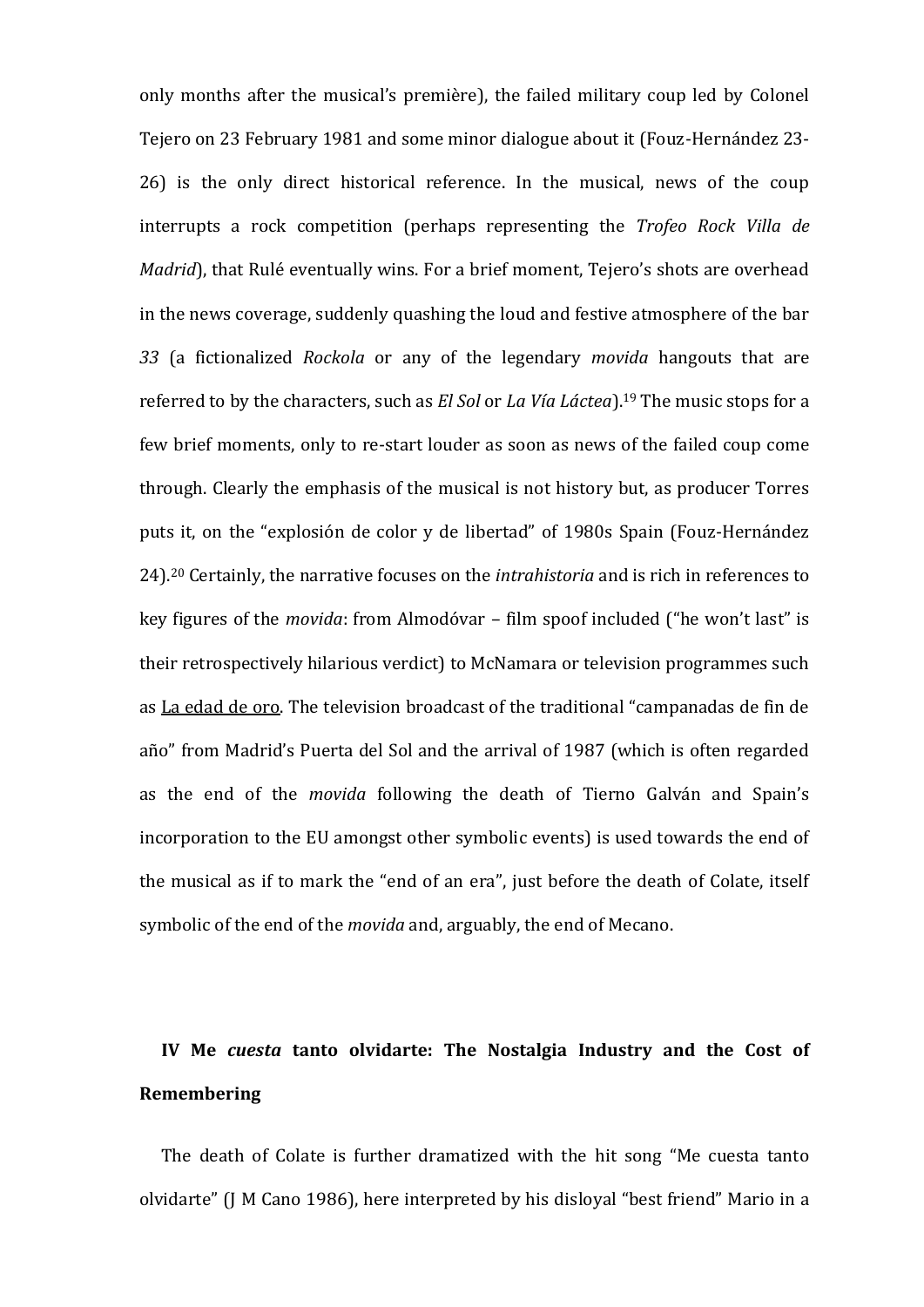further re-contextualization (homoerotisisation) of the lyrics.<sup>21</sup> The dramatic performance of this nostalgic song is a climatic moment, and one that invites a mass mourning for the lost object. Not Colate, but Mecano, *la movida*, the "golden age of Spanish pop" and, indirectly, the end of a long-gone youth of those members of the audience who can remember the 1980s.

In his reading of rock 'n' roll sound tracks and nostalgia Shumway notes that "youth is the privileged site of nostalgia" (49). This is also corroborated by market research on nostalgia consumption: the maximal memorability is for episodes that occur during the consumer's teens or early twenties (Holbrook 246). The important connection established between the story on stage and the spectator's own personal story has also been studied by Rugg with regards the Broadway musical:

The attraction to revivals is grounded in individual memory and familiarity. Whenever the music from these shows was first heard [...] when they are seen on stage, the spectator experiences a personal connection. The events seem to be part of one's own history. Where cultural nostalgia asserts sameness and difference, personal nostalgia urges individualism and proximity (47).

The commercial paraphernalia surrounding this musical and the post-2000 *movida* byproducts more generally insist on this idea. The air-brushed, re-vamped versions of those memories that the consumerist, global Spain of the twenty-first century repackages for easy consumption are poignant reminders of an embellished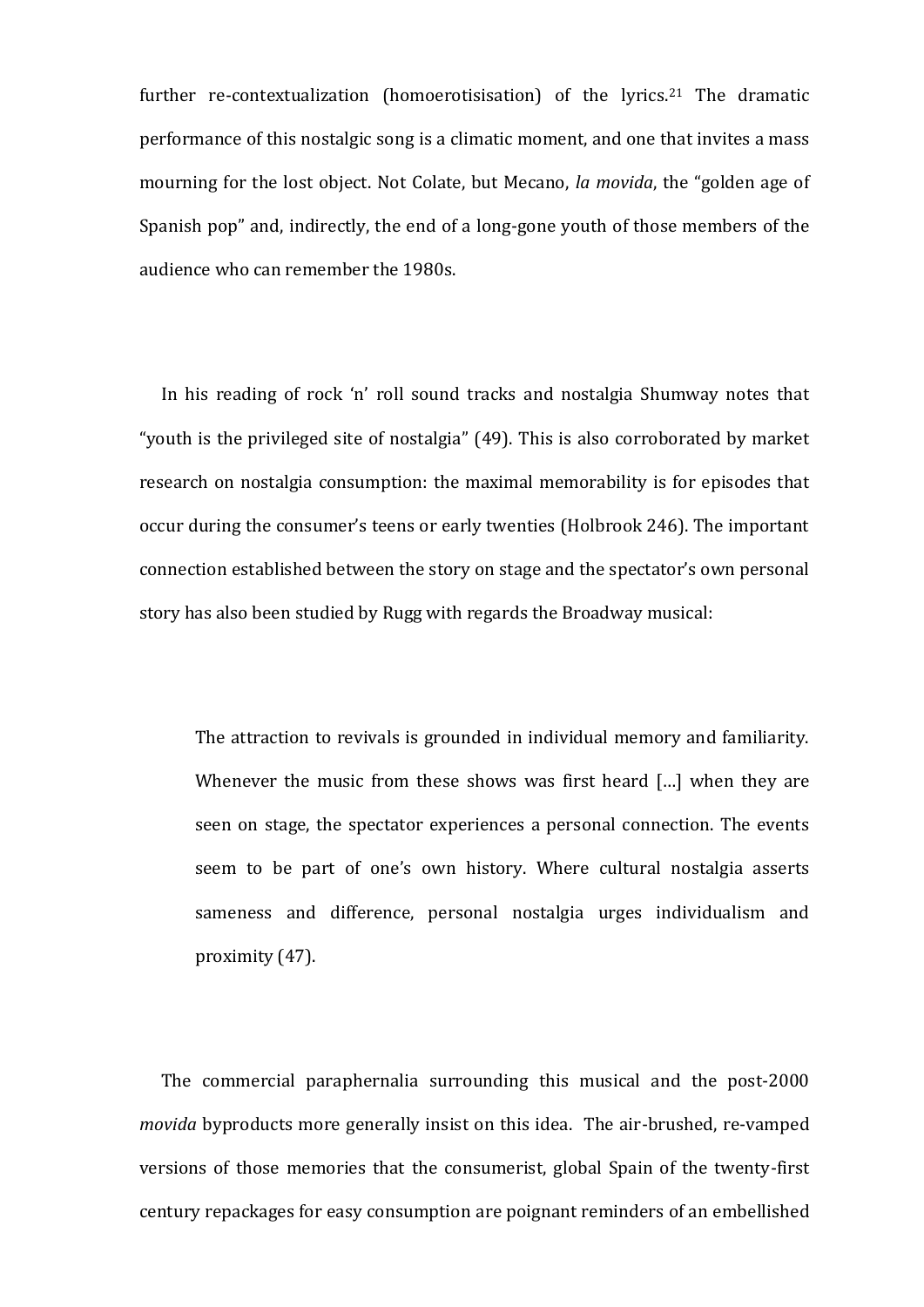past that we are encourage to re-live, at a cost. Indeed, this hugely expensive production has also a high price tag for audiences (70 Euros for a stalls ticket), giving the "*cuesta tanto*" en "Me cuesta tanto olvidarte" a whole new meaning, and highlighting the potential of the so-called "nostalgia business".

#### [INSERT FIGURE 1 HERE]

Like in most of the material discussed in this article, the nostalgic potential of the story and the songs of this musical are commercially exploited as a marketing strategy, especially in the website. Oddly, the DVD menus of the four-disc set Mecanografía, released in 2006, is reminiscent of much earlier times: the looped soundtrack in the menu is the sound of an antique cinema projector, whilst in disc 4 a vintage typewriter stands out in the foreground, next to sepia Mecano snapshots that seem unnecessarily aged and strangely atemporal. Tellingly, the original version of the musical's website combined the use of the latest technology with a markedly retro imagery. This is the 1980s as seen from the twenty first century: compressed high resolution digital images and videos were available for download, and yet, these were surrounded by a retro aesthetic featuring some of the most recognizable artifacts of the Spain of the transition, from the now virtually extinct vinyl singles to "pop" badges, all-star trainers or vintage cameras. Videos were viewed on an old-fashioned wooden television set, music downloads were represented by music cassettes. Furthermore, other downloadable items included an online version of popular 1980s computer games such as Pacman or Tetris, as well as Rubik's Cube, which also made an appearance in the musical (see figure 1). The nostalgic appeal of the musical and its core (Mecano's music) is a key element in this virtual environment: visitors to the site were encouraged to share Mecano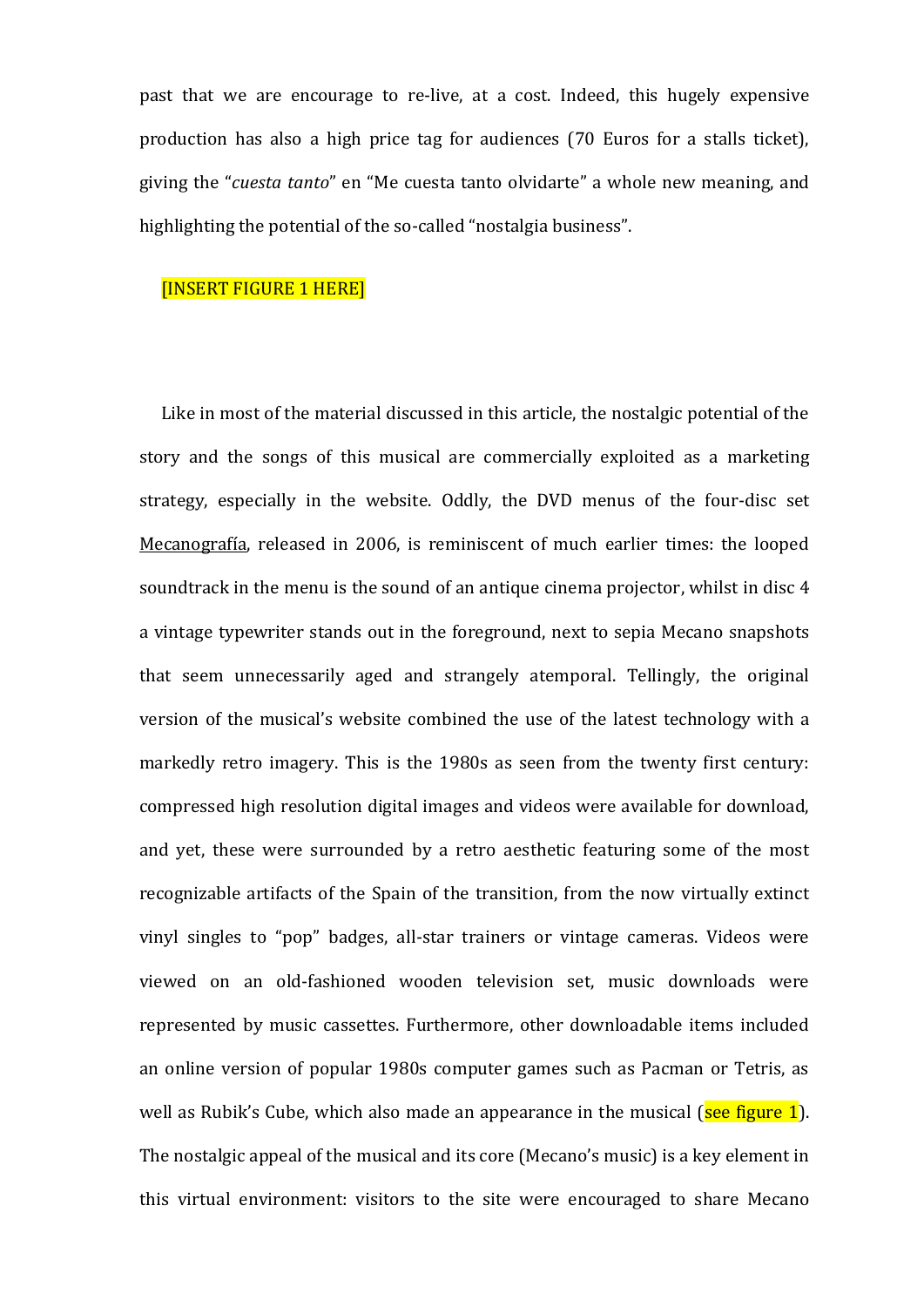memories and discuss how the musical had helped them relive those magic moments (figure 2):

Mecano es algo más que récords en las listas de ventas, discos de platino y decenas galardones. Para muchos de nosotros, Mecano es emoción, acordes que nos remiten a otra época, lágrimas del pasado, risas compartidas, fiestas imborrables, noches sin dormir y palabras cargadas de sentimientos.

#### [INSERT FIGURE 2 HERE]

The original site also included a virtual scrap-book with scans of old Mecano photographs, used concert tickets, and autographs submitted by members of the public. The musical's website thus became a virtual shrine to Mecano, comparable to what Lechado's book, with its display of photographs of vinyl records, concert tickets, magazine covers or used Metro and bus tickets is to *la movida*. The once "paradigmatic symbol of "modernity"" (Cervera 228) has been reduced to a jumble of newspaper cuttings, autographed photos, old concert tickets, accounts of personal memories and a bundle of rehashed music hits. Yet, the producers of the show insisted on describing it as a contemporary production created with the main challenge of attracting audiences of all ages: the original target audience of "forty plus" (involved by the nostalgic element provided by the songs) gradually gave way to the ideal target of "twenty plus". This was achieved with the help of the media (that have contributed to making this into a massive and fashionable social phenomenon) and state-of-the-art advertising campaigns and sponsorships featuring the songs and performers of the show for major mobile phone providers,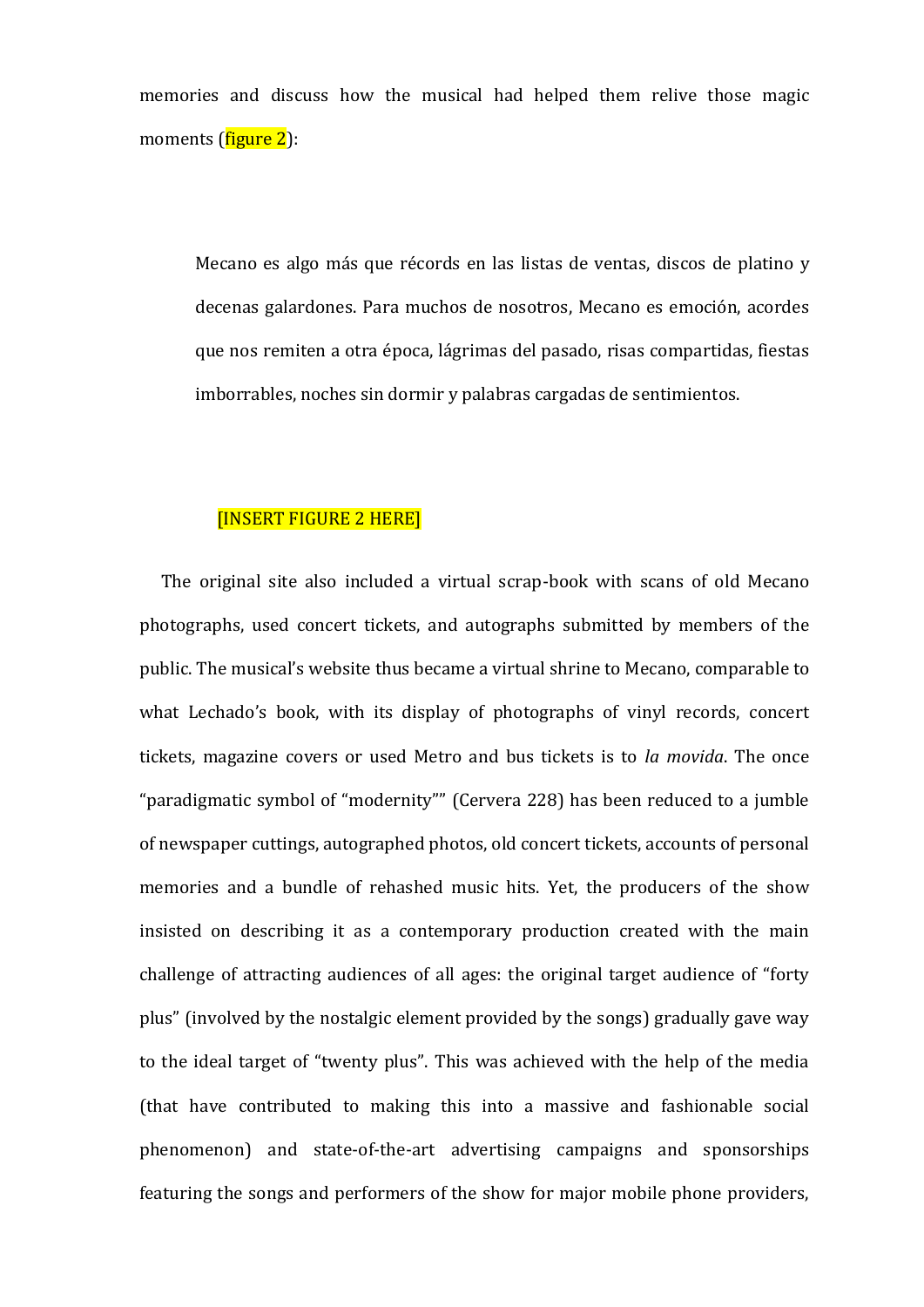phone makers, brand trainers, and soft drink multinationals (especially during the first two seasons), or the use of "You Tube" for casting purposes in 2008 (Fouz-Hernández 40-44). For the younger generations, then, the appeal that memories have for their elders were here replaced with the commercial appeal of contemporary brands and gadgets and their conveyance of those attractively repackaged "non-memories".

The poised nostalgia effect was accentuated in the musical with the use of particularly sentimental songs at crucial moments of the narrative. The New Year's Eve hymn "Un año más" (I Cano 1988) illustrates Colate's demise and loss of love and friendship and "Me cuesta tanto olvidarte" Mario's mourning of his friend's death. Other examples include "El siete de septiembre" (I Cano 1991) about the continued ritualistic celebration of their anniversary by two long-separated lovers (a good metaphor for Mecano's virtual reunion with their audience in the musical), and "La fuerza del destino" (I Cano 1988), about two young lovers that separate but (unlike Mecano) eventually get back together. These songs are used to mark the low and high points of Mario and María's troubled relationship and become metaphors for Mecano's own separation, own anniversary, own memories. Or, as the website reminded us, of the audience's own relationship with Mecano. By contrast, the oft repeated chorus of Mecano's anti-nostalgic "Ay, qué pesado" (I Cano 1986) is used in isolation and interpreted in high, exaggerated tones, as an ironic counterpoint, providing comic relief and bringing the audience back to the present and to reality, uncovering the nostalgic simulacra by accentuating the constructedness of the image of the bygone object ("Mira que hemos hablado/ Que los recuerdos son mentiras/ Y que inundan la razón"). In the context of the song's original release, the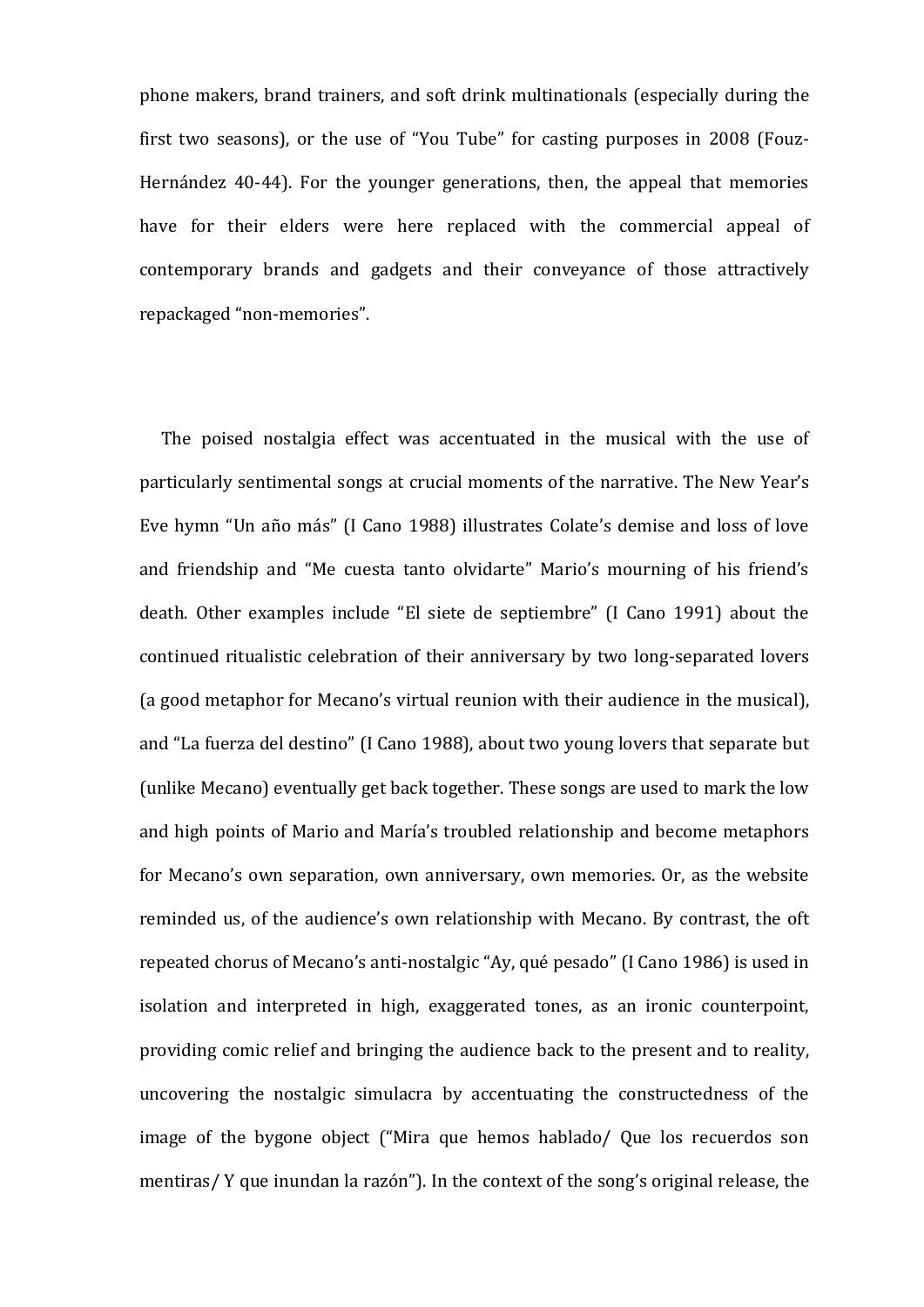lyrics "Ay qué pesado, qué pesado/ siempre pensando en el pasado/ no te lo pienses demasiado/ que la vida está esperando" came to signify a symbolic new start for Mecano (it was their first single with BMG, a year after many had predicted their inevitable extinction after CBS refused to negotiate a renewal of their contract under the band's conditions). In the context of this *movida* musical, "Ay, qué pesado" can also be seen to represent the view of many *movida* artists who refuse to discuss those years, such as Alaska, who has recently written:

cada vez que me quieren entrevistar para los libros, documentales y reportajes sobre eso que llamáis *movida*, remito al interesado a un par de libros y un documental donde ya lo dije todo y para siempre. Como si estuviera muerta, para opinar sobre el pasado, que busquen en la bibliografía como tengo que hacer yo cuando estudio la pintura del Paleolítico Superior. (326)

Equally, Arenas de Pablos argues that the earlier mentioned symphonic *movida*  concert at the Teatro Monumental de Madrid was a "requiem" for the *movida*:

un movimiento deja de ser movimiento y vanguardia en el momento que se empieza a mirar el ombligo y a repetirse […] La interpretación de algunos de sus clásicos con orquesta sinfónica ha sido el curioso epitafio final de un fenómeno primo del punk e hijo de la nueva ola. El halago debilita, pero la nostalgia – y más con violines – mata (329).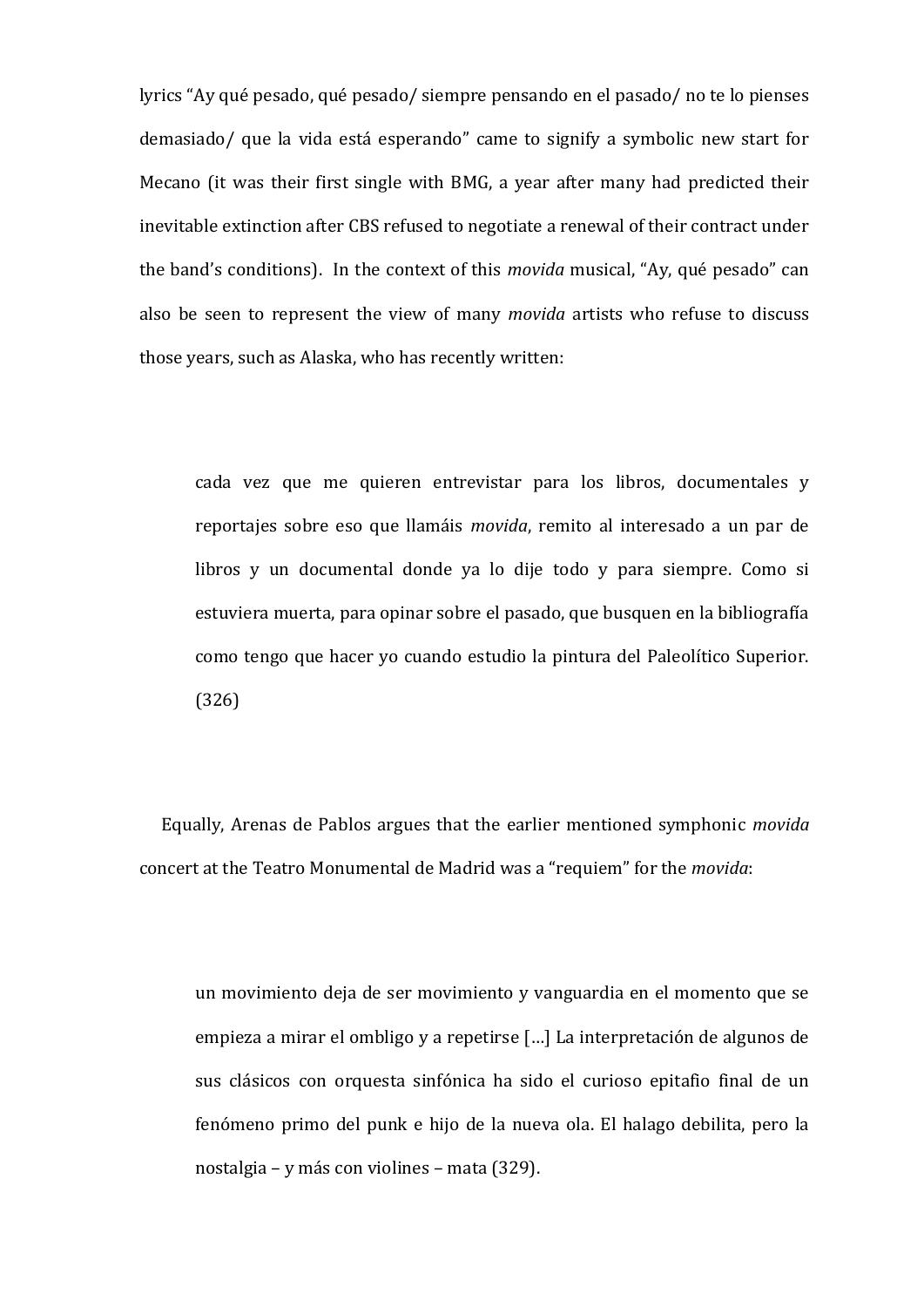#### **V Ay, qué pesado: Memories and Lies.**

In this final section I will discuss three striking elements of the musical. Firstly, the use of the Ana Torroja's silhouette ( $figure 3$ ) as the logo of the musical. This highly iconic image was prominently displayed at the theatre's Gran Vía billboard and endlessly reproduced on the website, printed publicity, posters, CD, tickets, official merchandise, and even the stage screen. Ironically, the silhouette was taken from one of Mecano's final photo shoots as a band, after their short-lived comeback in 1998 (for the cover of the double CD Ana/Jose/Nacho, released that year). The use of the image, initially unauthorized by Torroja (thus provoking much chatter about a possible lawsuit in early 2005) seems at odds with the idea that this is a musical about the *movida* (why not use a Mecano photo from the 1980s?), but also about the much advertised and important detail that the musical is *not* about Mecano. This discordant "return to the future" further confuses the temporal placement of this story, which seems to be firmly set in the 1980s but which, in contrast, insists on some of its props and publicity machine on imagery that precedes that decade, thus re-emphasizing the "emptied out" quality of the simulacrum. Like Warhol's Campbell's Soup series, the musical's logo is endlessly reproduced, destabilizing its "original" meaning and, in turn, like the plethora of *movida* by-products, becoming itself a commodity.

#### [INSERT FIGURE 3 HERE]

My second point regards one of the changes introduced in the revised version of the musical: at the very end of the show, the cameras used to film the parts of the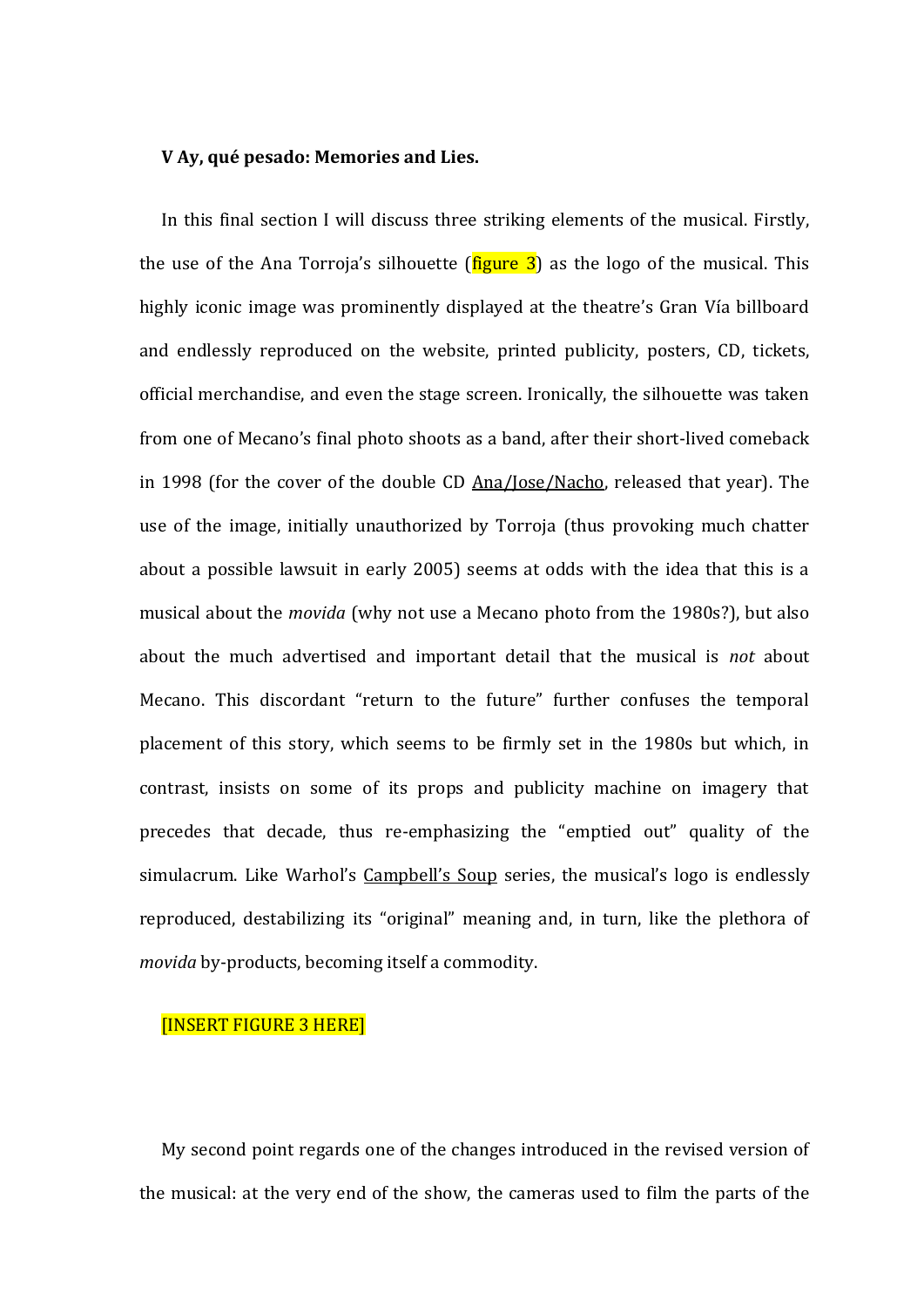performance that are projected on the screen (mostly live footage of the musical numbers) are turned towards the audience during the last karaoke-style encore that follows the end of the musical's story *per se* (complete with screen subtitles).22 The song chosen for this climatic moment is "Un año más". The song's lyrics are supercharged with nostalgic imagery and are meant to invite a reflection on past events ("hacemos un balance de lo bueno y malo") and to mourn those who "ya no están" (Mecano?). Annually, the absence of those who "ya no están" will hit us when we are faced by an annual ritual at New Year's Eve: the traditional consumption of the grapes in front of the television or in the Puerta del Sol itself. The lyrics and the refrain thus also insist on the idea of repetition: the simulated sound of the famous "*campanadas*" and the rhythm of the song itself emulate the peal of a bell. Importantly, the event evoked by the song is one of those rare moments in which all Spanish people "hacemos por una vez algo a la vez".<sup>23</sup> The theatre's audience is thus encouraged to join together and sing along to Mecano's hit song. With the cameras now turned to the audience and their images projected on the stage's large screen, then mixed with live images of the stage where all the performers are now also singing along, the audience becomes present-day protagonists of the story previously told on that screen. Even perhaps present-day contestants of a "Pop Idol" contest, not dissimilar from the one portrayed in the show, or the highly publicized real casting process for the musical. Reality and fiction become blurred in an attempt to further involve the spectators in the story. In another turn of the screw, those images of the audience of the Mecano musical in Madrid are then mixed with recorded footage of audience in the Mexican version of the musical. Then the screw turns further: real footage of a 1988 Mecano concert, showing a highly climatic finale with "Barco a Venus" is now mixed in with the images of the musical performers and audiences in Mexico and Spain. The 1988 audience is fused with the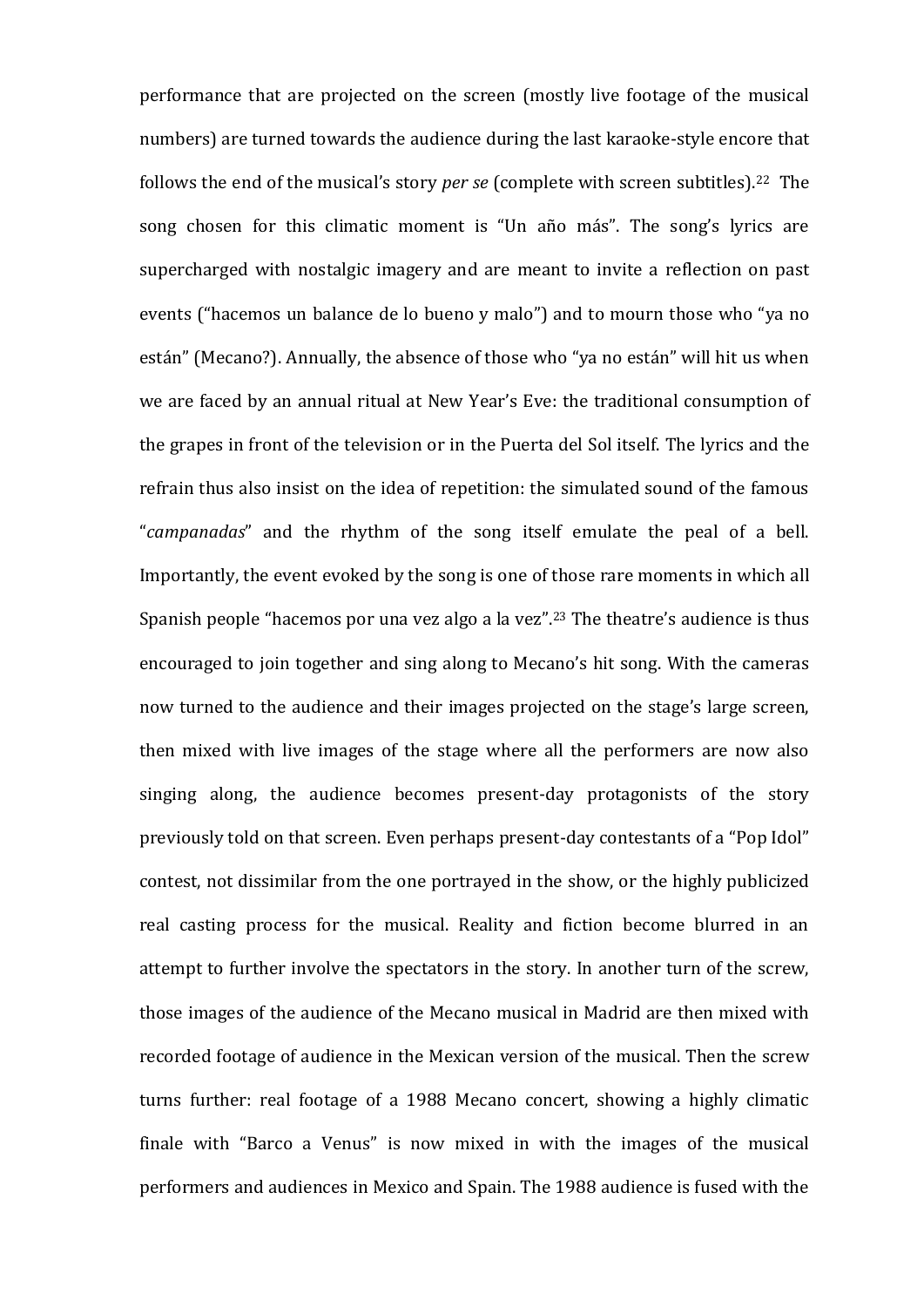2007-08 audiences in two different continents. The fictional time and space of the musical is thus folded together in what, with regards to similar temporal distortions in Villena's novel Madrid ha muerto (1999), Smith suggests "could also be read sympathetically as testimony to that fluidly festive intermingling, or collective temporality without tradition, that characterized the *movida*" (70). Memories of the real Mecano experience (or awareness of its lack/absence) and the musical's commodified version come together only to reveal the lost object mourned here. Then, as if to reinforce the point, the image of the three Mecano members triumphant at the end of their concert freezes up to the last notes of the song. This image will remain in the audience's immediate memory of the show when they leave the theatre.<sup>24</sup>

The logo, the music, the encore draw attention to the travesty of the musical. They become the "*chorradas*", the "lágrimas de agua pasada, despintando la fachada" feared in the song discussed ealier, "El uno, el dos y el tres". This very postmodern experience is complicated further by the last of the three points that I wanted to raise here. The musical closes, as it opened, with the narrative voice of Mario, which frames the story by directly addressing the audience. His narrative voice returns only to momentarily bring us back to his fictional world before we face the reality of the outside world again. In his last intervention, he makes a predicament for the 1980s and, in a clear reference to the infamous statement by the 1990s mayor of Madrid, José María Álvarez del Manzano, he refutes the former mayor's ill-fated and very public denial of the cultural heritage left by the 1980s ("de la movida no ha quedado nada") and says: "a pesar de que algunos digan que de los 80 no ha quedado nada, yo creo que de los 80 ha quedado todo."<sup>25</sup> In the midst of the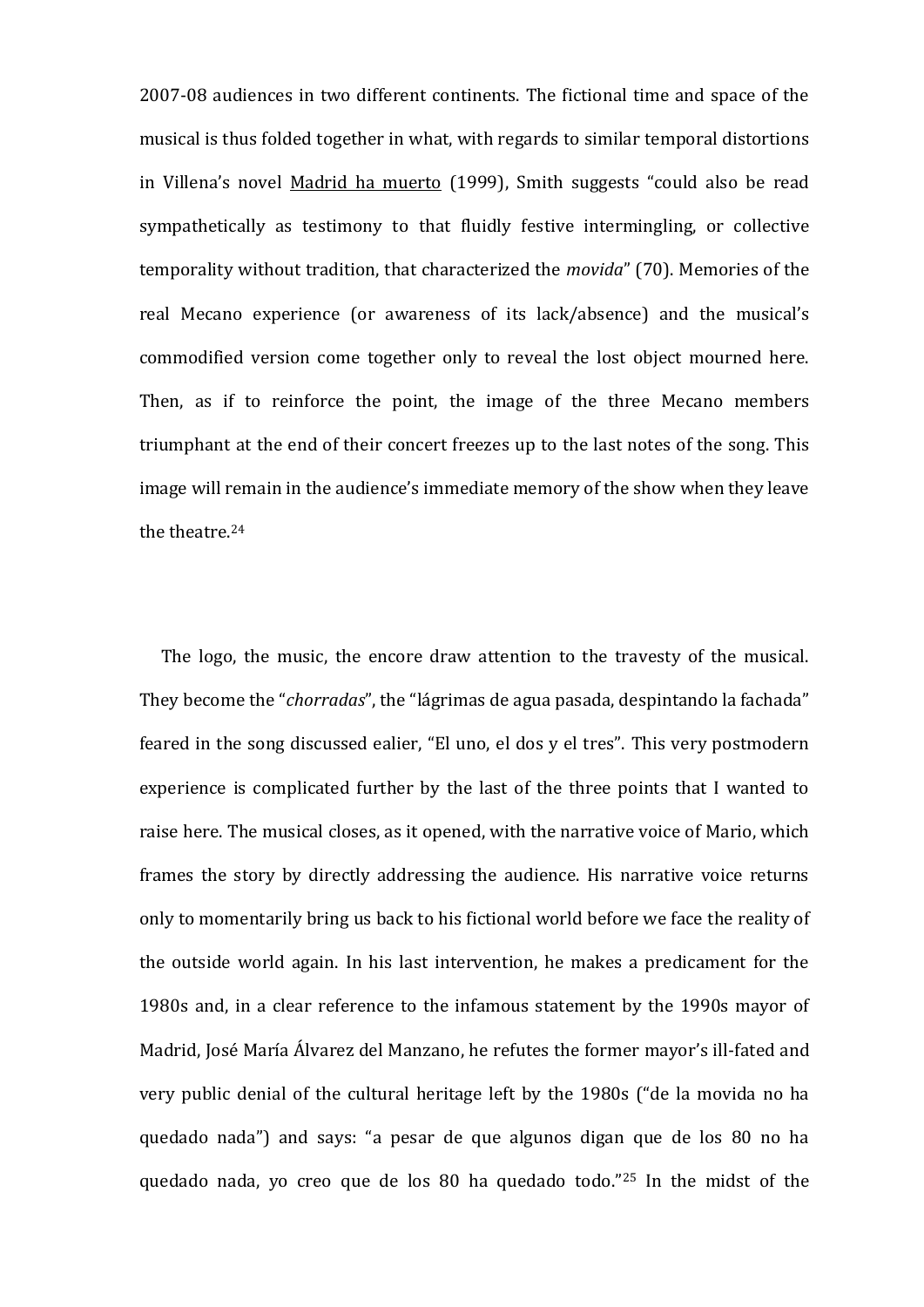temporal and spatial dislocation, partly encouraged by the staging and paraphernalia that surrounds this musical and heightened by the onstage presence of the controversial Torroja silhouette and the Mecano concert footage, the young actor's final characterization of the musical as "mi historia" and the 1980s as "mi década" forecloses the musical's possible readings.

This sentimental 'pesado' close points to something knowing in the musical's appropriation of the past. What the *re-movida* (and the musical in particular) does is to focus on the minutiae of the *movida* – objects, fragments, fetishes – in the true nostalgic logic of synecdoche and metonym. Nostalgia, it seems, was ever thus, scrabbling (*remover*) for mementos, remnants with which to piece together the past without ever making that past whole again. In short, it is a kind of fetishism through and through. And, as fetishism, nostalgia is precisely about the confusing and idealizing of specific events, times, and narratives. The moment where the 2000s audience is merged with the 1980s concert (*re-movida*) underlines the nostalgic logic of the musical: the audience of the musical is subsumed into that iconic concert and, like the action in the musical, and arguably like Mecano in the *movida* itself, we cannot help but feel like uninvited guests: estranged, somehow incomplete.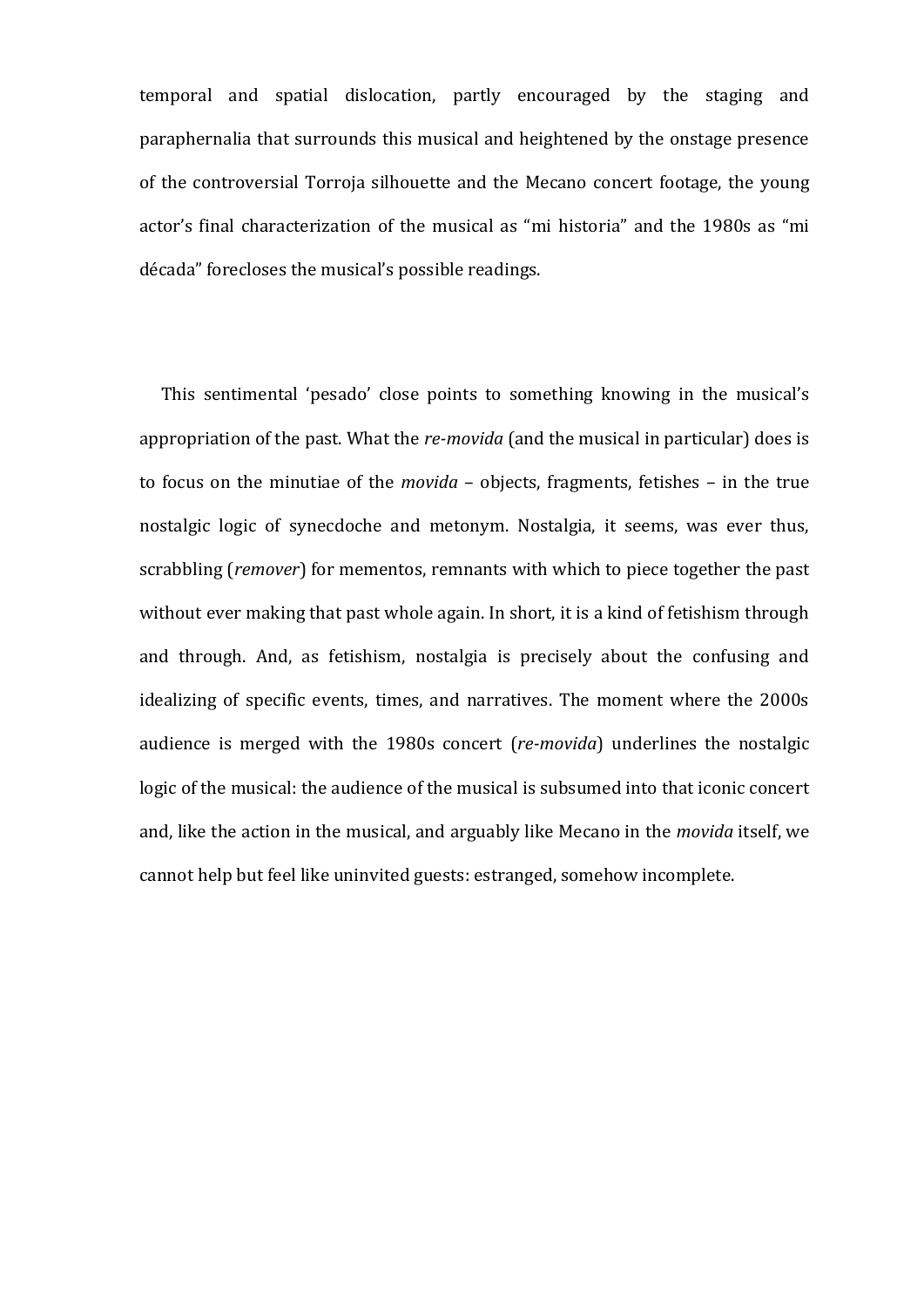# Works cited

- 23-F: El día más difícil del rey (television series), TVE-1 (2009).
- Adrados, Javier, and Carlos del Amo. Mecano. La fuerza del destino, 2<sup>nd</sup> ed. Madrid: La esfera de los libros, 2004.
- Alaska "Criticar por criticar." La Movida. Ed. Blanca Sánchez Berciano. Madrid: Comunidad de Madrid, 2007. 326.
- Arenas de Pablos, Miguel Ángel. "La cruzada de los niños." La Movida. Ed. Blanca Sánchez Berciano. Madrid: Comunidad de Madrid, 2007. 327-329.
- Arenas, Miguel Ángel. Anécdotas de él conmigo mismo. Madrid: Plaza & Janés, 2003.
- Asombroso mundo de Borjamari y Pocholo, El. Dirs. Juan Cavestany and Enrique López Lavigne. Amiguetes Entertainment, 2004.

Bargueño, Miguel A. Enrique Urquijo. Adiós tristeza*.* Madrid: Rama Lama, 2005.

Baudrillard, Jean "The Hyper-realism of Simulation." In Jean Baudrillard: Selected Writings. Ed. Mark Poster. Stanford: Stanford UP, 1988. 143-47.

Boym, Svetlana. The Future of Nostalgia. New York: Basic Books, 2001.

Cadena SER "Entrevista a Nacho Cano." La ventana (16 Nov 2007), <http://www.cadenaser.com/la-ventana/audios/entrevista-nachocano/csrcsrpor/20071116csrcsr\_12/Aes/> .

Café solo o con ellas. Dir. Álvaro Díaz Lorenzo. Drive, 2007.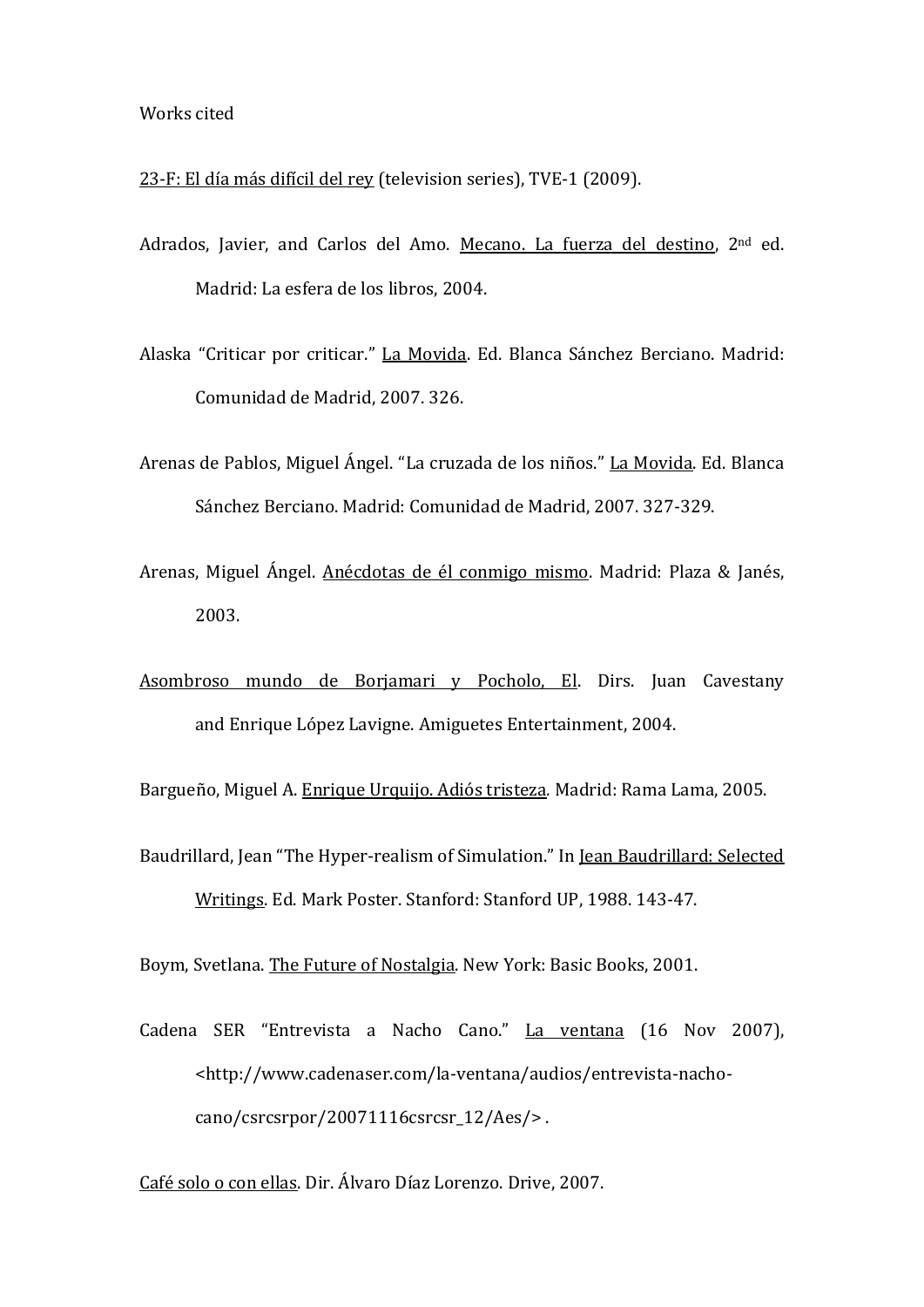Calentito, El. Dir. Chus Gutiérrez. Buena Vista H E, 2005.

Cervera, Rafa. Alaska y otras historias de la movida. Barcelona: De Bolsillo, 2003.

Dos lados de la cama, Los. Dir. Emilio Martínez Lázaro. Buena Vista H E, 2005.

Edad de oro, La (television programme), TVE2 – now La2 (1983-85).

- EFE "Nacho Cano vetado en su espectáculo Hoy no me puedo levantar." El Mundo 15 Nov 2007 <http://www.elmundo.es/elmundo/2007/11/15/madrid/1195149480.h tml>.
- Faulkner, Sally. A Cinema of Contradiction: Spanish Film in the 1960s. Edinburgh: Edinburgh UP, 2006.

Fernández de Castro, Alex. Nacha Pop. Magia y precisión. Lleida: Milenio, 2002.

Fouce, Héctor. El futuro ya está aquí. Madrid: Velecío, 2006.

- Fouz-Hernández. Unpublished Interview with Andrés Torres and Carlos Ituiño, producers of the original Hoy no me puedo levantar. Madrid. 9 June 2005.
- Gallero, J. L. Sólo se vive una vez. Esplendor y ruina de la movida madrileña. Madrid: Árdora, 1991.

Grijalba, Silvia. Dios salve a la movida. Madrid: Espejo de Tinta, 2006.

Holbrook, Morris B.. "Nostalgia and Consumption Preferences: Some Emerging Patterns of Consumer Tastes." The Journal of Consumer Research 20.2 (1993): 245-256.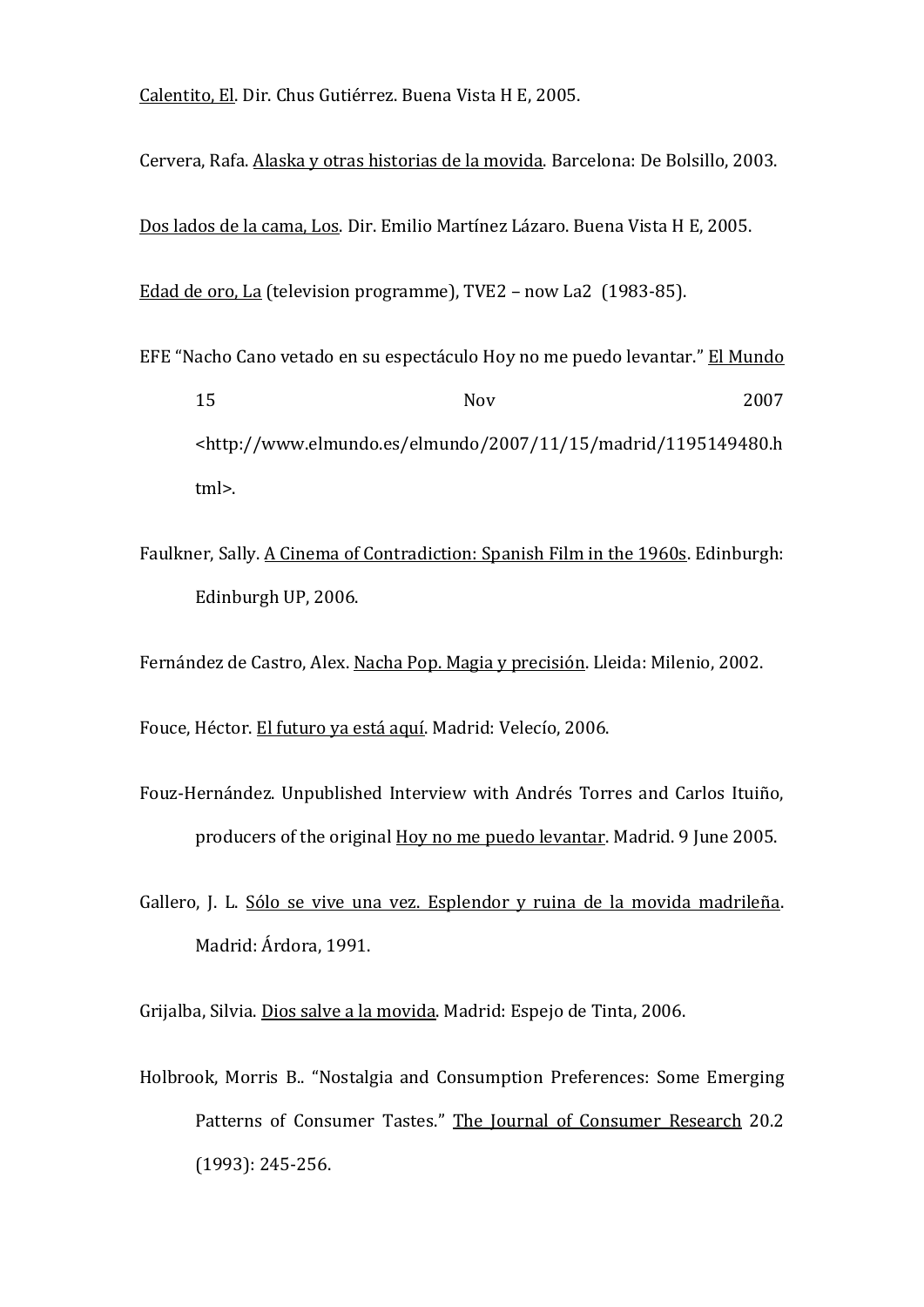Ipop (television programme), La2 (2006-07).

Lechado, José Manuel. La movida. Una crónica de los 80. Madrid, Mexico, Buenos Aires, San Juan, Santiago: Algaba, 2005.

López, Carlos. Mecano (el libro). Madrid: Lucas, 1992.

Los 80 (television series), Tele 5 (2004)

Mala educación, La. Dir. Pedro Almodóvar. El Deseo, 2004.

- Middleton, Richard. "The Real Thing? The Specter of Authenticity". Voicing the Popular. On the Subjects of Popular Music. London and New York: Routledge, 2006. 199-246.
- Operación Triunfo (television series), TVE1 (2001-2004) and Tele 5 (2005- 2006).

Ordovás, Jesús. 25 años de pop con Radio 3. Madrid: Everest, 2006.

Otro lado de la cama, El. Dir. Emilio Martínez Lázaro. Buena Vista H E, 2002.

- Pérez Mínguez, Pablo. Mi movida madrileña. Fotografías 1979-1985. Madrid: Lunwerg, 2006.
- Pita, Elena. "La desigual fortuna de los tres Mecano." La Revista de El Mundo 23 Nov. 1997: 38-42.
- Pop idol (television series), ITV UK (2001-2003).

Rico, Lolo. El libro de La bola de cristal. Barcelona: Plaza y Janés, 2003.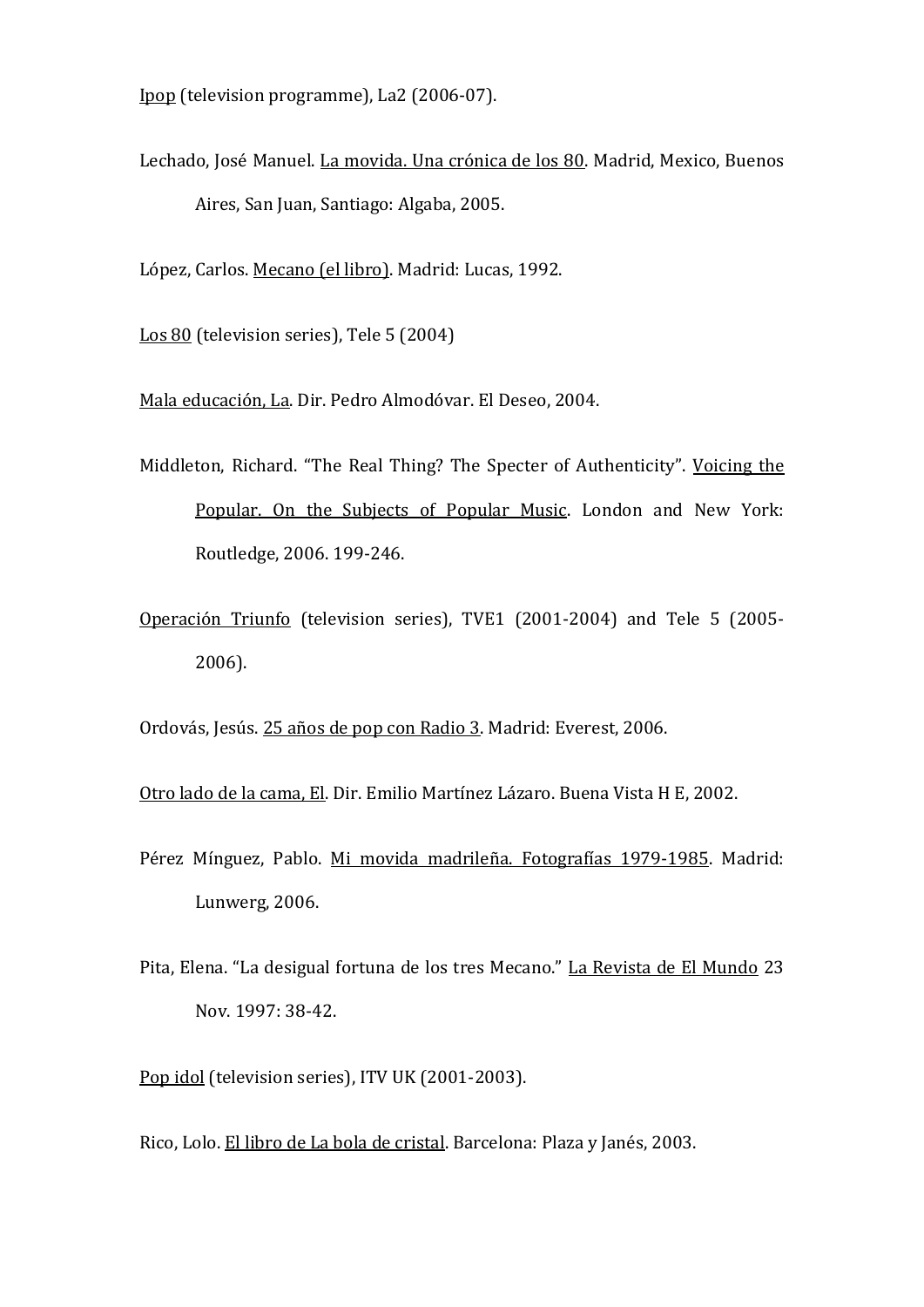- Rodríguez Lenin, Jesús. Gabinete Caligari. El lado más chulo de la movida. Madrid: Temas de hoy, 2004.
- Rugg, Rebecca Ann. "What It Used to Be: Nostalgia and the State of the Broadway Musical." Theater 32.2 (2002): 44-55.

Sánchez Berciano, Blanca. La movida. Madrid: Comunidad de Madrid, 2007.

- Sánchez, Mariano. Radio 3. Rescate de un recuerdo. Madrid: Espejo de tinta, 2004.
- Shumway, David R. "Rock 'n' Roll Tracks and the Production of Nostalgia." Cinema Journal 38.2 (1999): 36-51.
- Smith, Paul Julian. "The Movida Relocated: Press, Chronicle, Novel." Spanish Visual Culture. Cinema, Television, Internet. Manchester: MUP, 2006. 51- 74.
- Tango, Cristina. La transición y su doble. El rock y Radio Futura. Madrid: Biblioteca Nueva, 2006.
- Triana-Toribio, Núria. " A Punk Called Pedro: La *Movida* in the Films of Pedro Almodóvar." Contemporary Spanish Cultural Studies. Eds. Barry Jordan and Rikki Morgan-Tamosunas. London and New York: Arnold, 2000. 273- 83.

Vaquerizo, Mario. Alaska. Valencia: La Máscara, 2001.

Villena, Luis Antonio de. Madrid ha muerto. Esplendor y caos en una ciudad feliz de los ochenta. Barcelona: Planeta, 1999.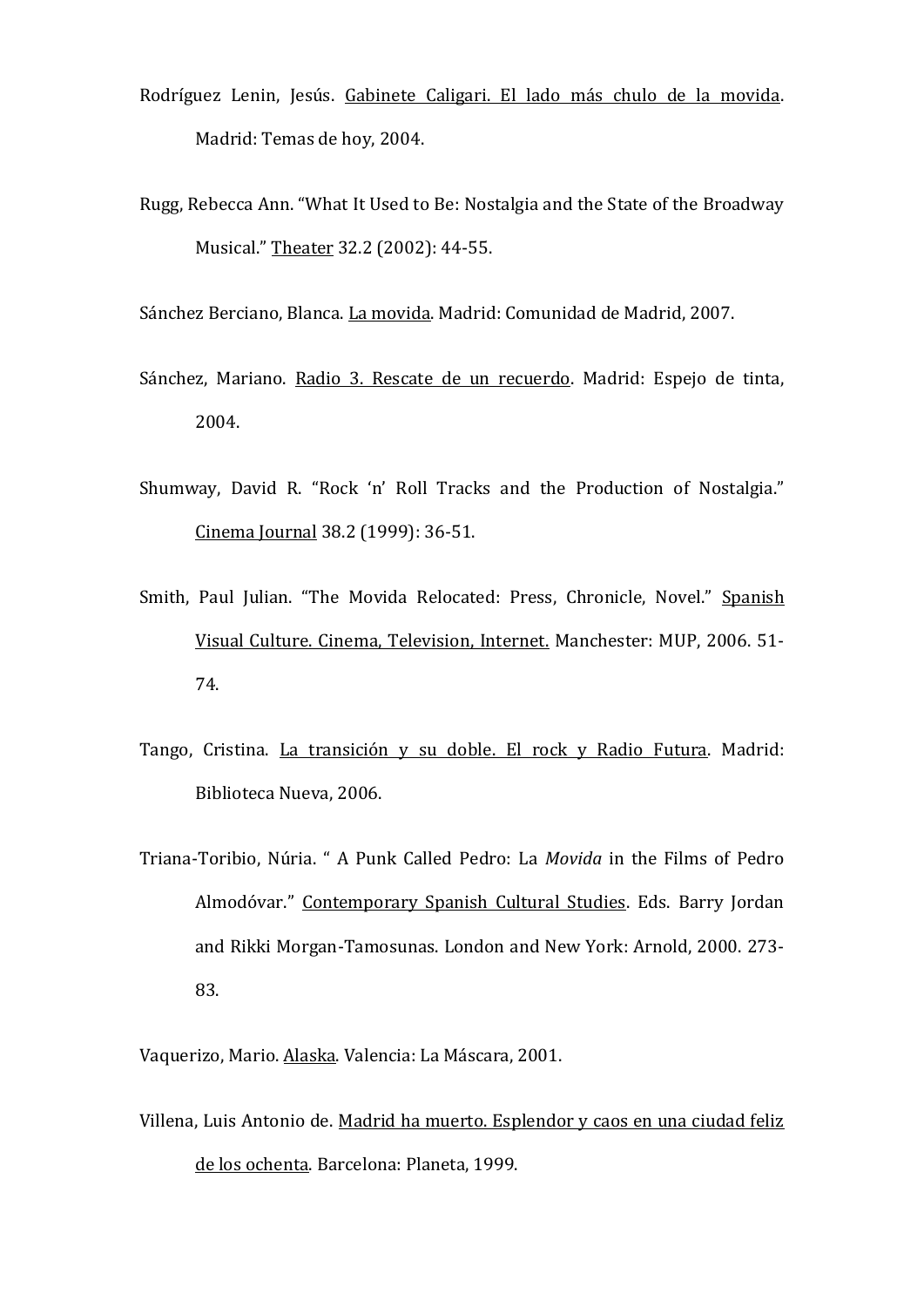$\overline{a}$ 

<sup>5</sup> Significantly, given the iconic value of Manchester in the influential British music scene of the 1980s and 1990s, Ordovás"s exhibition tour included the city"s Instituto Cervantes in March 2006. The now retired Ordovás also gave a talk at the 11<sup>th</sup> Spanish film Festival *<u>VIVA!</u>* which also focused on *la movida* that year. The event was filmed for Ordovás's now defunct television programme Ipop (*La2*, 2006-07).

The BNE programmed an exhibition of the magazine La luna de Madrid and "otras revistas de vanguardia de los años 80" from September to November 2007 and the Universidad de Alicante held a summer course on "Movida(s)/mujeres: música y transgresión en la transición española" in July 2008. I am grateful to Héctor Fouce for keeping me up-to-date with the La Movida season in late 2006.

 $<sup>7</sup>$  For the purposes of acknowledging authorship of Mecano songs, those written by José María Cano will be</sup> cited as J M Cano and those authored by Nacho (Ignacio) Cano as I Cano.

As Smith notes, "there is also consensus on the fact that during the movida no-one made any money"  $(66)$ .

<sup>9</sup> My interview with *Grupo Drive*"s Andrés Torres and Carlos Ituiño (two of the original producers of the musical) took place at the Grupo Drive headquarters in Pozuelo de Alarcón, Madrid on 9 June 2005. I am grateful to Mr Torres and Mr Ituiño for their attention and to Cristina Marinero (former PR at Drive) for organising the interview and granting permission to reproduce the images that illustrate this article. The unedited digital recording of the interview (approximately 85 minutes long) is available for consultation. All citations to Fouz-Hernández refer to minutes in the interview (rounded up for clarity).

<sup>10</sup> Alaska's perspective on this is discussed in Cervera (245-246, 321-322). Mecano's own in Adrados and del Amo (39-40, 60-61, 71-73). Mecano had the last laugh with the 1991 song "Bailando salsa", a tonguein-cheek parody of the exclusivist atmosphere that characterised certain sectors of the *movida* and had made them feel excluded.

<sup>11</sup> The *Príncipe de Asturias* was a self-confessed fan and they were acquainted with *Infanta Cristina*  (Adrados and del Amo 164).

 $12$  Their last studio album was released in Belgium, France, Germany, Holland and Italy, with some songs released in Spanish and others in French or Italian. The French version of "Mujer contra mujer" (J M Cano 1988), re-titled "Une femme avec une femme" (1990), remained at the top of the French charts for thirteen weeks (the record number for an international artist in France – Adrados and del Amo (143)).

<sup>13</sup> Torroja's album of Mecano hits was announced in the spring of 2006 with the same title as the tour, the also appropriate La fuerza del destino. However, the title was changed just before its release in the summer to Me cuesta tanto olvidarte, a 1986 Mecano song that is not even included in the album. The title of this article was conceived prior to the album"s name change.

<sup>14</sup> The analysis presented in this article is based on the Spanish version and three shows seen in Madrid in seasons one (10 June 2005 and 1 July 2005 at 6PM) and four (30 October 2007 at 8.30 PM). Those shows lasted approximately four hours and included twenty six songs and two long medleys. In November 2007 José Manuel Lorenzo and Nacho Cano, the original creators of the project, abandoned the direction of the musical due to differences with producer Ángel Suárez (see EFE).

<sup>15</sup> In our interview Torres explained that the idea of a Mecano musical originated in 2002 when former Mecano member José María Cano had a meeting with Jose María Cámara (now president of Sony BMG Spain) about the possibility of releasing a new solo album. Mr Cámara took Mr Cano to see the *Mamma mia* musical in Broadway and suggested that, rather than recording a solo album, he should create a similar musical with Mecano hits for the Spanish and Latin American market. J M Cano turned down the idea, but Mr Cámara discussed the project with producers Ángel Suárez and José Manuel Lorenzo and they offered it to his younger brother, Nacho, who agreed to direct it. The first script was prepared by David Serrano (writer of the successful musical films El otro lado de la cama (2002) and Los dos lados de la cama (2005), both directed by Martínez Lázaro) in late 2003. This was followed by a shorter and final version also scripted by Serrano in collaboration with Nacho Cano (Fouz-Hernández 1-9).

<sup>&</sup>lt;sup>1</sup> The season was curated by one of the *movida*'s key protagonists, the recently deceased Blanca Sánchez Berciano, who also compiled the catalogue.

<sup>2</sup> The same title was used later for the "symphonic concert" that took place at Madrid"s *Teatro Monumental* in September 2006 with orchestrated versions of 1980s classics by key bands, marking the beginning of an unexpected and prolonged "come-back" period for some of them.

<sup>3</sup> Smith analyses Gallero"s pioneering essayistic work on *la movida* (published in 1991) and Villena"s 1999 novel Madrid ha muerto.

<sup>&</sup>lt;sup>4</sup> Radio 3 was established in 1979 as a four-hour programme devoted to pop music and young people within the then only station of Radio Nacional to then become a station in its own right.